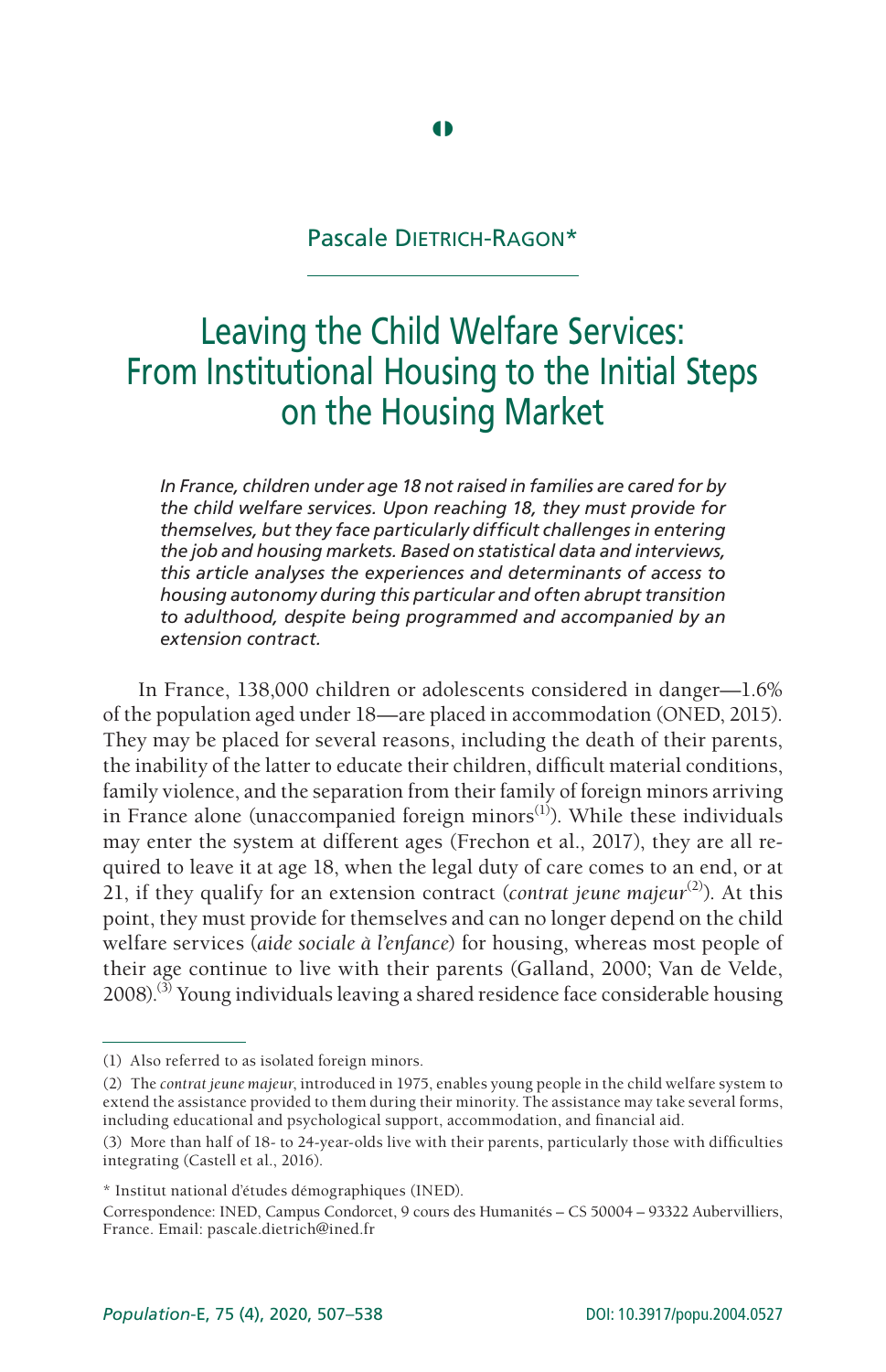problems, especially those from the lower classes, which is generally the case for the individuals in the child welfare system (Serre, 2010), and those lacking family support (Bugeja-Bloch, 2013; Muniglia, 2015). Research has highlighted the connection between childhood placement and housing insecurity, notably when leaving institutional care (Courtney et al., 2001; Mink Park et al., 2005; Firdion, 2006; Daining and Depanfilis, 2007; Firdion and Marpsat, 2014). In France in 2012, 23% of the users of aid services for homeless people born in France had been placed in a structure in their childhood, compared with just 2%–3% for the overall population (Frechon and Marpsat, 2016).

This article explores the residential trajectories of young people leaving the child welfare system. Housing situations depend on the local housing context and individuals' financial resources, but also on the choices they make relative to their personal histories, which shape their expectations and judgement (Grafmeyer, 2010). As such, the past and specific life events of young people need to be taken into account if we are to understand their position in the housing market. Since young people from the lower classes are more exposed to housing insecurity (Marpsat, 2009), it may be presumed that individuals having been taken care of by the child welfare services frequently encountered housing problems before their placement in the system. In addition, during the placement period, minors are often housed in numerous residences (Potin, 2012). One hypothesis, then, is that housing vulnerability (Bouillon et al., 2015) is a structural given in the trajectory of these young people. Furthermore, as budgetary restrictions increase,  $4$ ) the length of the care provided by the child welfare services is decreasing, with extension contracts increasingly difficult to obtain and granted for shorter periods. Some young people are forced to leave their institution even if they do not have a housing solution (Dulin, 2018). Work in urban sociology stresses the devastating effects of the loss of housing on the lives of individuals, leading to short- and mediumterm insecurity for those evicted (Desmond, 2015; Aguilera et al., 2018; Deboulet and Lafaye, 2018). It appears that not just the loss of housing has an impact but also the threat of that loss. The end of the right to housing and the sense of legitimacy that comes from having a place of residence generate housing uncertainty that weakens individuals (Deboulet, 2006; Lelévrier, 2014). This raises questions on how the reduction of housing periods by the institution affects the experiences and life courses of young people in the child welfare system. We also know that expulsions have a different impact on different populations, with a greater impact on the most vulnerable (François, 2016; Deboulet and Lafaye, 2018). Concerning housing for people experiencing

<sup>(4)</sup> As part of the drive to reduce public spending, particularly following the introduction in 2016 of the LOLF organic law on finance acts, assistance for young adults has become increasingly selective (Frechon and Marquet, 2018). A report from the Economic, Social, and Environmental Council of France highlights the reduction of the budgets of French *départements* and the attribution of *contrats jeune majeur* (Dulin, 2018). The situation is also related to the migration crisis involving assistance for a new population: unaccompanied foreign minors.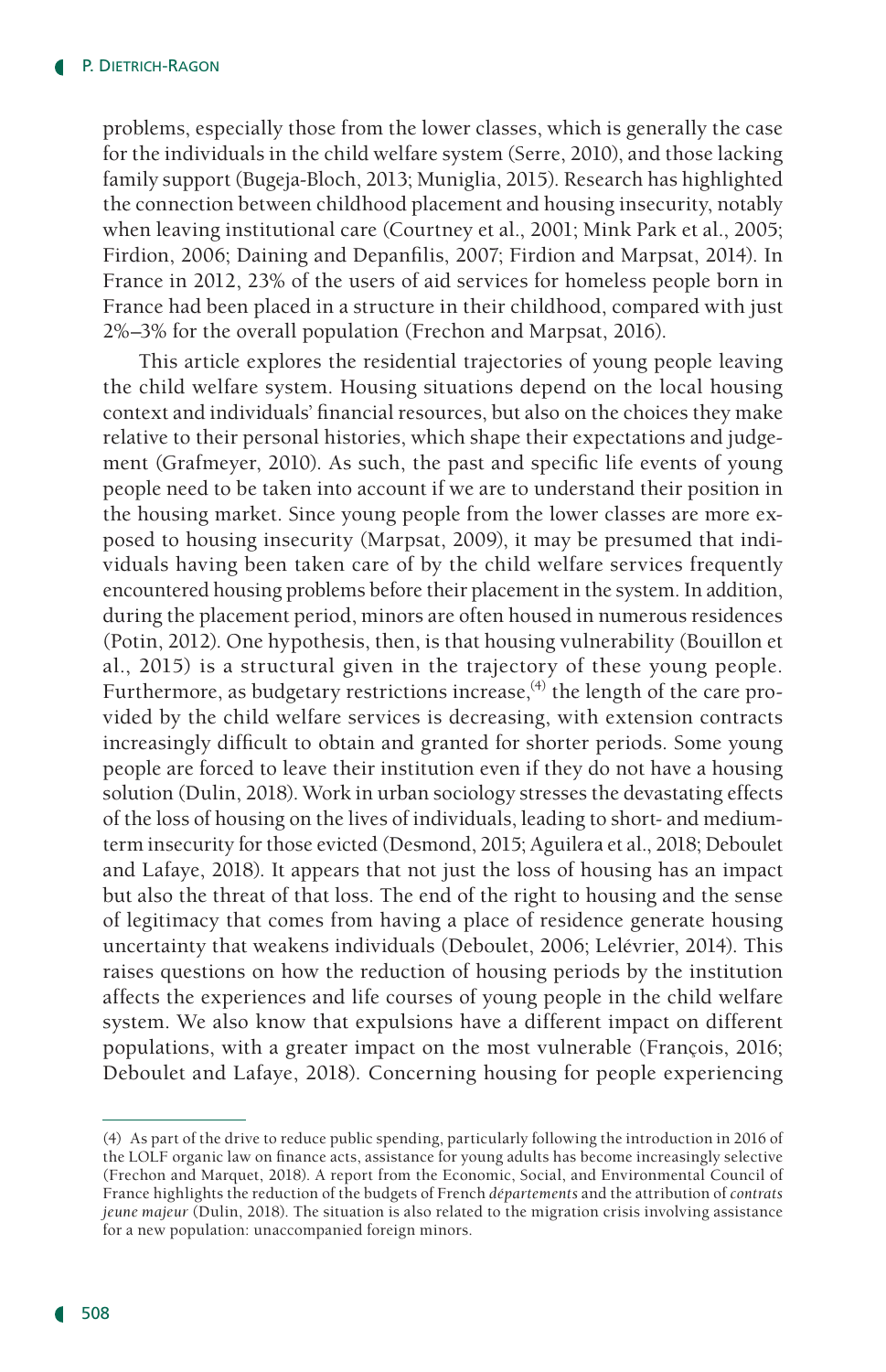homelessness, a process of social selection when exiting the system has been identified, those with greater social assets coming out in a more advantageous position (Gardella, 2014; Lanzaro, 2014). Do similar inequalities exist among individuals leaving child welfare? The key here is understanding how these individuals succeed, or fail to succeed, in entering the housing market. What obstacles do they face in the rental market? For young people not accessing autonomous housing, what degree of continuity exists between the assistance provided by the child welfare services and the housing aid available to the adult population? Where young people do access a structure, what is the nature of that structure? According to one hypothesis, a process of 'skimming' (Damon, 2002) occurs when individuals leave the child welfare system, whereby the most socially integrated access the best structures.<sup>(5)</sup> More broadly, we will analyse under which conditions being taken care of by the child welfare services helps to secure housing trajectories and, in contrast, stands as a source of vulnerability.

To respond to these questions, we have drawn on the ELAP study on young people's access to independence (Box 1). After demonstrating that young people are largely exposed to social and housing difficulties before being taken under care, we analyse the effects of the programmed departure from the child welfare system on their experience of the institution and on their life courses. We then focus on how they establish a position in the housing market and secure their 'housing position'<sup>(6)</sup> for the present and the future.

While this article takes account of the institutional context forming the backdrop of the life courses of the interviewees, it approaches the experience of the child welfare services and the departure from the institution based on the perceptions of the individuals involved. The viewpoint of child welfare workers is thus not directly addressed.

# **I. Lower-class youth exposed to housing insecurity at an early age**

The young people under the care of the child welfare services have several specific characteristics. First, most of them have migrant backgrounds. A quarter of the interviewees are former unaccompanied foreign minors, while those not belonging to this category often have parents born outside France (the case for 31% of their mothers and 29% of their fathers). Half of the interviewees have at least one parent born outside France (compared to 23% for the

<sup>(5)</sup> The sector for housing-insecure people is a competitive and hierarchical segment providing contrasting accommodation conditions (Soulié, 1997; Damon, 2002; Gardella, 2014).

<sup>(6)</sup> A person's housing position is based on three components: the location of the housing unit, its material aspects (including size, number of rooms, building structure, and comfort), and the type of occupation (ownership, rental, accommodated free of charge, etc.) (Grafmeyer, 2010). It is also determined on the basis of residential choices shaped by previous experience.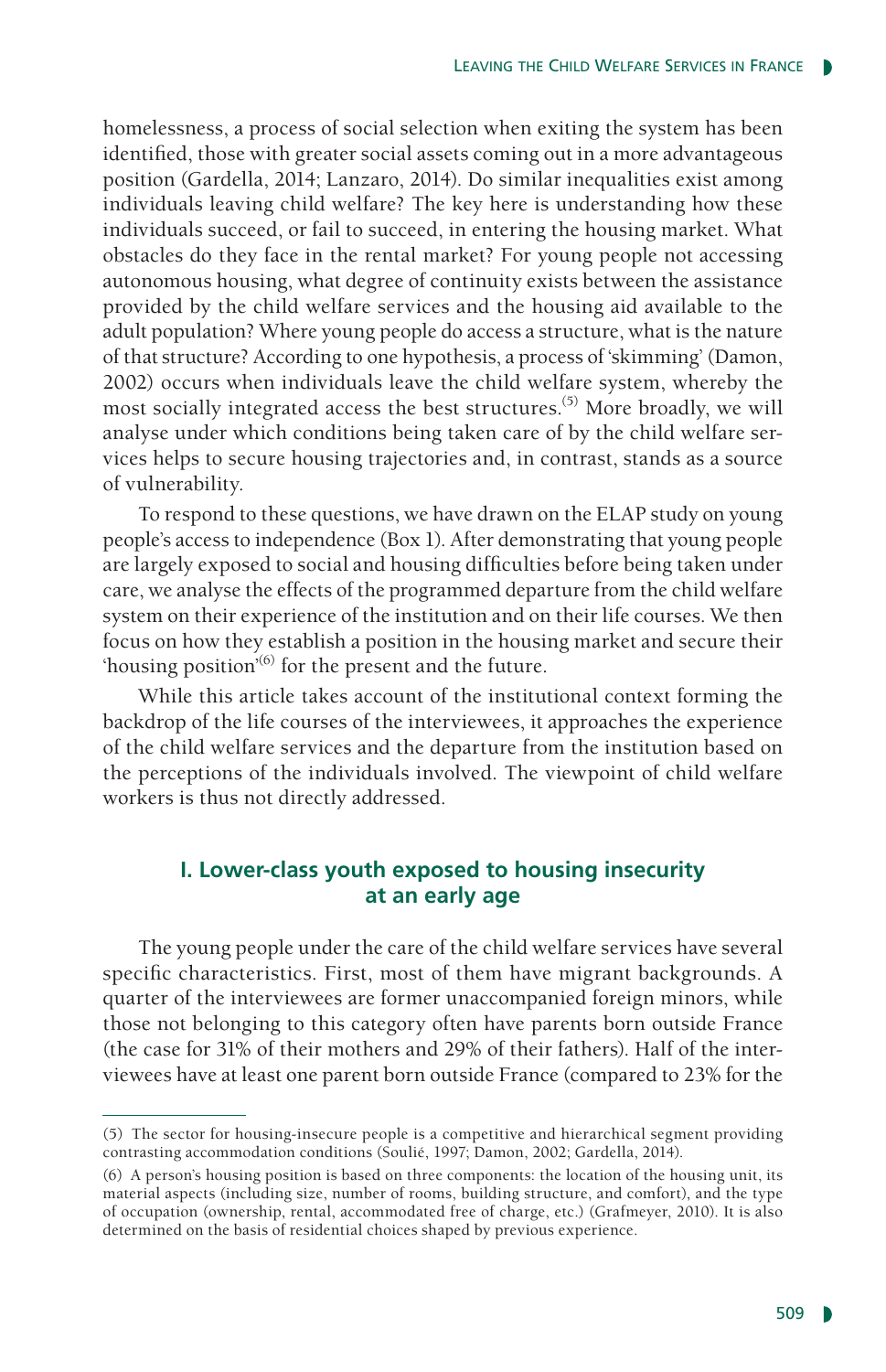#### **Box 1. Overview of the ELAP study**

The ELAP study<sup>(a)</sup> was conducted in two waves by INED's survey department in seven départements: Nord, Pas-de-Calais, Paris, Seine-et-Marne, Essonne, Seine-Saint-Denis, and Hauts-de-Seine. The first wave was administered in 2013 and 2014. A representative sample was constituted of all the young people in the selected départements aged 17–20 and placed in welfare housing (Frechon and Marquet, 2016). The interviewers collected the responses of 1,622 young people, or 75% of the individuals in the random sample. A second wave was carried out 18 months later on a subsample comprising two groups. Between the two waves, the interviewees were called on twice to maintain contact. The first group to be re-interviewed was composed of individuals aged 17 at the time of the first wave and between 18 and 19 during the second ( $n = 501$ , unweighted sample size): 304 were under care at the time, 51 were not under care but were receiving educational support, and 146 had fully exited the child protection system. The second group comprised young people aged between 19.5 and 20 during the first wave and who had thus reached the age of 21 (the age limit for child protection) at the time of the second wave ( $n = 255$ ). They had thus been granted an extension contract (*contrat jeune majeur*) of at least 18 months (three of them were still under care at the time of the second wave, which is possible as an exception if individuals have yet to finish school). The scope of the study concerns the population having responded to the two waves of the survey and reporting that they were no longer in the child welfare system, i.e. those no longer dependent on the child welfare services either for housing or financial resources (or 398 individuals). Regarding those who did not respond to the survey, we know that many of them left the child welfare system at an early stage, generally to return to their family or set up a home with a partner (Frechon and Marquet, 2018). Their desire to move on from the child welfare system probably influenced their decision not to respond to the questionnaire. The weighting takes account in part of this shortfall (those having left the system without an extension contract were over-weighted).

Following the survey, a group of researchers from various disciplines<sup>(b)</sup> administered some 100 surveys with young people having accepted to pursue the research. The interviewees were selected to reflect diverse situations (in terms of sociodemographic characteristics, housing situation, and care course). The interview guides included a shared section for all researchers serving to extend the longitudinal observation of the young peoples' lives after placement. A second wave of interviews was conducted around 1 year later with the same individuals to follow their trajectories over an even longer period. For this article, the entire corpus of interviews is analysed, along with several representative cases of the various post-welfare housing situations.<sup>(c)</sup>

The population of young people is heterogeneous (Table 1). Boys outnumber girls (Table 2A), a result of the presence of unaccompanied foreign minors, who account for a quarter of the sample and as a majority are boys. Unaccompanied foreign minors are more present in the Paris region than in the *départements* of the Nord region.

<sup>(</sup>a) The survey is based on a partnership between INED (Mobility, Housing, and Social Networks research unit) and Laboratoire Printemps (UVSQ UMR 8085) as part of a 2012 ANR INEG programme. It also received financial backing from DREES, DGCS, ONED, AnMecs, Fondation Grancher, and INED. For more information, see: http://elap.site.ined.fr/

<sup>(</sup>b) The group was composed of Nabila Amghar (ETSUP), Pascale Breugnot (ETSUP), Stéphanie Boujut (Université de Rouen), Sarra Chaieb (Université de Strasbourg), Pascale Dietrich-Ragon (INED), Isabelle Frechon (Laboratoire Printemps – UVSQ), Claire Ganne (Université de Nanterre – CREF), Isabelle Lacroix (INED–UVSQ), Pierrine Robin (Université de Créteil), Nadège Séverac (independent researcher), and Bernadette Tillard (Université de Lille 1 – CLERSE).

<sup>(</sup>c) We thank Isabelle Frechon, Isabelle Lacroix, Claire Ganne, Elisa Abassi, and Nabila Amghar for their interviews.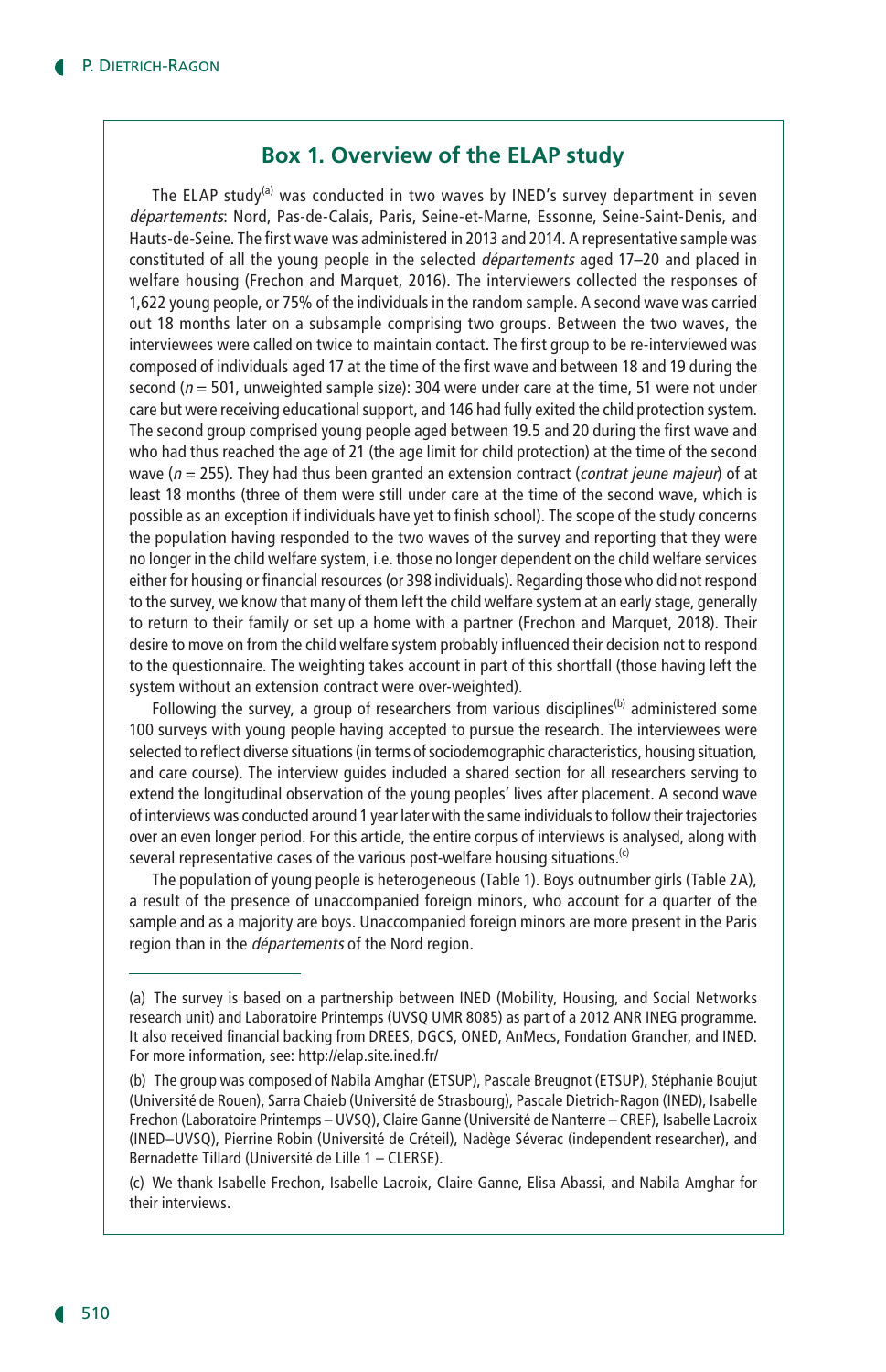overall 18–29 population in France, according to the Trajectories and Origins survey<sup>(7)</sup>). Most of these young people are also from the lower classes. The quantitative survey does not provide information on the occupation of the parents, but they appear to be low-educated, 35% of the mothers never attended school or stopped before middle school, 21% attended high school, and just 12% completed further education (Table 1). To put this into perspective, 46% of the women born in 1975 in France have completed further education (INSEE Labour Force Survey, 2002). Fathers' educational attainment is also low, but many of the interviewees do not possess this information as they have lost track of their fathers or never knew them. In a further distinguishing characteristic, many of these young people come from large families, which also indicates a lower-class background (Parizot et al., 2004). Thirty-nine per cent have more than three brothers and sisters, compared to just 13% for the general population of young people (Table 1).

The interviews provide more precise information on the social situation of the families (see Appendix). Many of the interviewees said their parents have a combination of problems concerning employment, addiction, health, violence, and sometimes delinquency. More specifically, it appears many of them have had housing difficulties from a very early age.<sup>(8)</sup> The interviews, particularly those conducted in the Paris region where the housing market is the tightest, are full of experiences of housing insecurity. For example, one of the interviewees, 'Hachim', left Morocco at age 9 to join his then-homeless mother in France. He and his mother lived with family members or in hotels and experienced housing instability. 'We changed things all the time,' he said. 'I must have lived in 10 or so *départements* and sometimes in several places in the same *département*.' They ended up in an apartment much too small for their family until a social worker learned of their situation and offered Hachim a place in a child welfare structure. This type of housing course is not rare. 'Jason' left French Guiana at age 6 after his parents divorced, moving to the Paris region with his mother and two brothers. On one of his brother's birthdays, his father burst into their apartment and ransacked it. Jason was taken into care because his mother subsequently had no other choice but to live in a garage. The young people assisted as unaccompanied foreign minors have experienced particularly insecure trajectories, frequently living on the street. At the first wave of the survey, 63% said they had been in situations where they did not know where to sleep, and 51% had spent at least 1 night on the street before being taken under care. The same situation applies to the other young people, but to a lesser extent, the percentages standing at 22% and 14%, respectively.

<sup>(7)</sup> According to the Trajectories and Origins survey, in 2008, among the population aged 18–29 residing in metropolitan France, 7% were immigrants (born abroad of foreign parents), and 16% were descendants of immigrants (born in France and with at least one immigrant parent).

<sup>(8)</sup> In the 1970s, reports demonstrated the relationship between the placement of children and the material problems of families, particularly concerning housing (Dupont Fauville, 1973; Bianco and Lamy, 1980).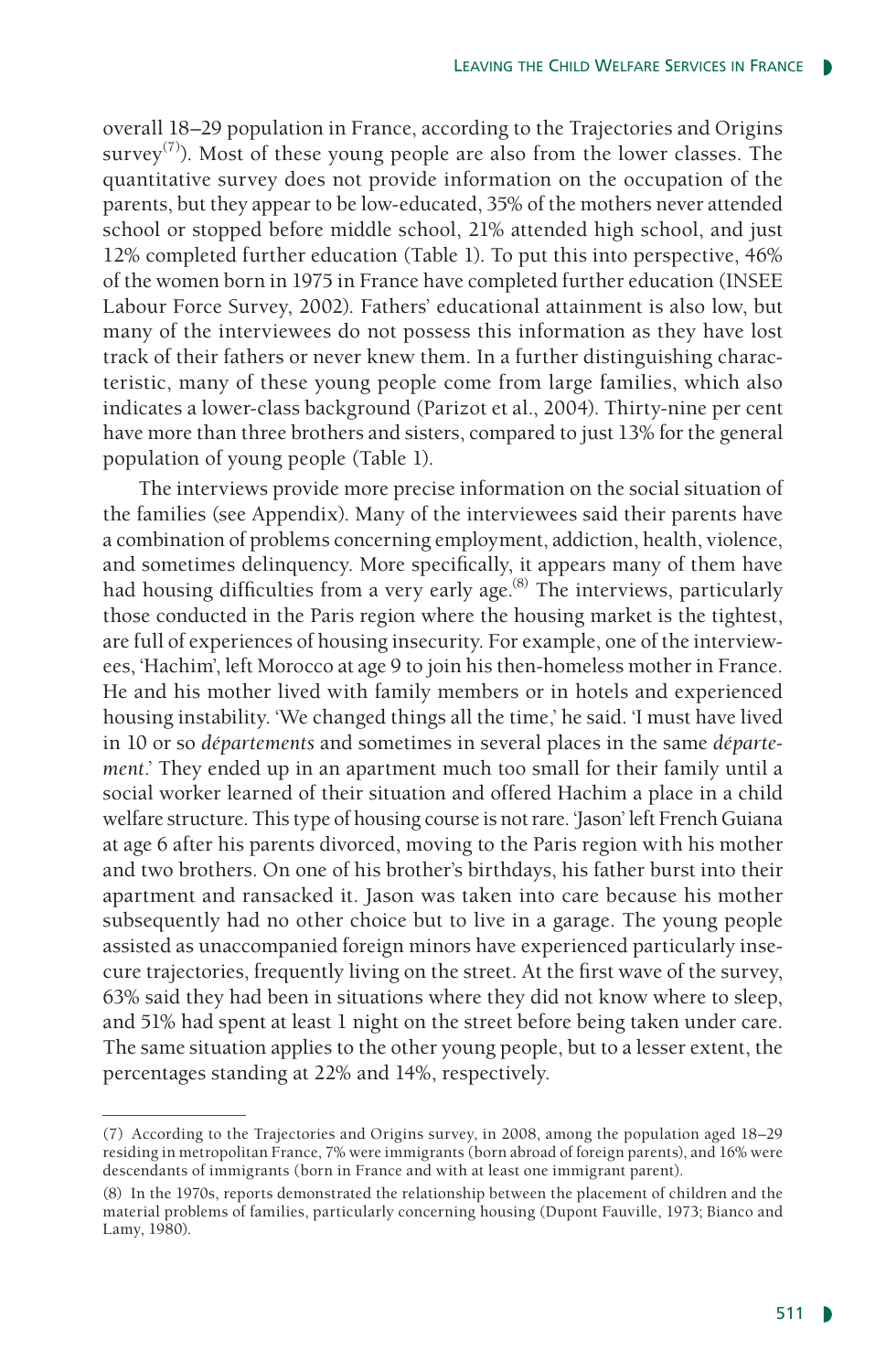### Table 1. Sociodemographic characteristics of the interviewees compared to those of the general population of young people (%)

|                                                                                                                  | All ELAP<br><b>interviewees</b> | <b>ELAP</b><br>unaccompanied<br>foreign minors | <b>ELAP</b> non-<br>unaccompanied<br>foreign minors | All ENRJ <sup>(a)</sup><br>young people |  |  |  |
|------------------------------------------------------------------------------------------------------------------|---------------------------------|------------------------------------------------|-----------------------------------------------------|-----------------------------------------|--|--|--|
| Education                                                                                                        |                                 |                                                |                                                     |                                         |  |  |  |
| No diploma                                                                                                       | 35                              | 28                                             | 37                                                  | 16                                      |  |  |  |
| Vocational qualification                                                                                         | 30                              | 58                                             | 21                                                  | 16                                      |  |  |  |
| High school diploma                                                                                              | 31                              | 14                                             | 36                                                  | 52                                      |  |  |  |
| Further-education diploma                                                                                        | 5                               | $\Omega$                                       | 6                                                   | 16                                      |  |  |  |
| Situation                                                                                                        |                                 |                                                |                                                     |                                         |  |  |  |
| <b>Studies</b>                                                                                                   | 19                              | 9                                              | 22                                                  | 52                                      |  |  |  |
| Apprenticeship or paid<br>internship                                                                             | 8                               | 13                                             | 6                                                   | 7                                       |  |  |  |
| Temp worker                                                                                                      | $\overline{4}$                  | 6                                              | 3                                                   |                                         |  |  |  |
| Permanent contract / civil<br>servant                                                                            | 18                              | 29                                             | 14                                                  |                                         |  |  |  |
| Fixed-term contract                                                                                              | 12                              | 17                                             | 10                                                  | 22                                      |  |  |  |
| No contract                                                                                                      | $\overline{2}$                  | $\overline{2}$                                 | $\overline{2}$                                      |                                         |  |  |  |
| Subsidized employment                                                                                            | 3                               | 5                                              | 3                                                   |                                         |  |  |  |
| Other contract                                                                                                   | $\mathbf{1}$                    | $\overline{0}$                                 | 1                                                   |                                         |  |  |  |
| Jobseeker                                                                                                        | 28                              | 19                                             | 31                                                  | 15                                      |  |  |  |
| Economically inactive                                                                                            | 6                               | 1                                              | 7                                                   | 4                                       |  |  |  |
| Origin                                                                                                           |                                 |                                                |                                                     |                                         |  |  |  |
| Born in metropolitan France                                                                                      | 59                              |                                                |                                                     |                                         |  |  |  |
| Accompanied migration                                                                                            | 16                              |                                                |                                                     |                                         |  |  |  |
| Unaccompanied migration                                                                                          | 26                              |                                                |                                                     |                                         |  |  |  |
| Place of residence, second wave                                                                                  |                                 |                                                |                                                     |                                         |  |  |  |
| Île-de-France                                                                                                    | 49                              | 67                                             | 43                                                  |                                         |  |  |  |
| Nord-Pas-de-Calais                                                                                               | 34                              | 13                                             | 41                                                  |                                         |  |  |  |
| Other <sup>(b)</sup>                                                                                             | 18                              | 21                                             | 16                                                  |                                         |  |  |  |
| Children situation                                                                                               |                                 |                                                |                                                     |                                         |  |  |  |
| No children                                                                                                      | 88                              | 89                                             | 88                                                  | 97                                      |  |  |  |
| Child(ren)/pregnant                                                                                              | 12                              | 11                                             | 12                                                  | 3                                       |  |  |  |
| Partnership status                                                                                               |                                 |                                                |                                                     |                                         |  |  |  |
| Lives with partner                                                                                               | 17                              | $\overline{4}$                                 | 21                                                  | 8                                       |  |  |  |
| Has but does not live with<br>partner                                                                            | 33                              | 38                                             | 32                                                  | 16                                      |  |  |  |
| Single                                                                                                           | 50                              | 58                                             | 47                                                  | 75                                      |  |  |  |
| No. of brothers & sisters                                                                                        |                                 |                                                |                                                     |                                         |  |  |  |
| No brother or sister                                                                                             | 9                               | 17                                             | 6                                                   | 8                                       |  |  |  |
| 1-3 brothers & sisters                                                                                           | 52                              | 53                                             | 52                                                  | 79                                      |  |  |  |
| 3+ brothers & sisters                                                                                            | 39                              | 30                                             | 42                                                  | 13                                      |  |  |  |
| Education level of mother                                                                                        |                                 |                                                |                                                     |                                         |  |  |  |
| Never attended school,<br>primary or middle school                                                               | 35                              | 61                                             | 26                                                  |                                         |  |  |  |
| High school                                                                                                      | 21                              | 8                                              | 25                                                  |                                         |  |  |  |
| Further                                                                                                          | 12                              | 6                                              | 13                                                  |                                         |  |  |  |
| Doesn't know                                                                                                     | 32                              | 24                                             | 35                                                  |                                         |  |  |  |
| Sample size                                                                                                      | 398                             | 128                                            | 270                                                 | 4,555                                   |  |  |  |
| (a) Enquête nationale sur les ressources des jeunes (national survey on the resources of young people), adminis- |                                 |                                                |                                                     |                                         |  |  |  |

(a) *Enquête nationale sur les ressources des jeunes* (national survey on the resources of young people), administered with young people aged 18–24 by DREES and INSEE, 2014. Here, we have selected young people aged 18–22 in order to compare them with the ELAP interviewees.

(b) At the time of the survey's second wave, some of the interviewees may have left the *département* they lived in during the first wave.

*Sources:* ELAP W2, INED–Printemps, 2015.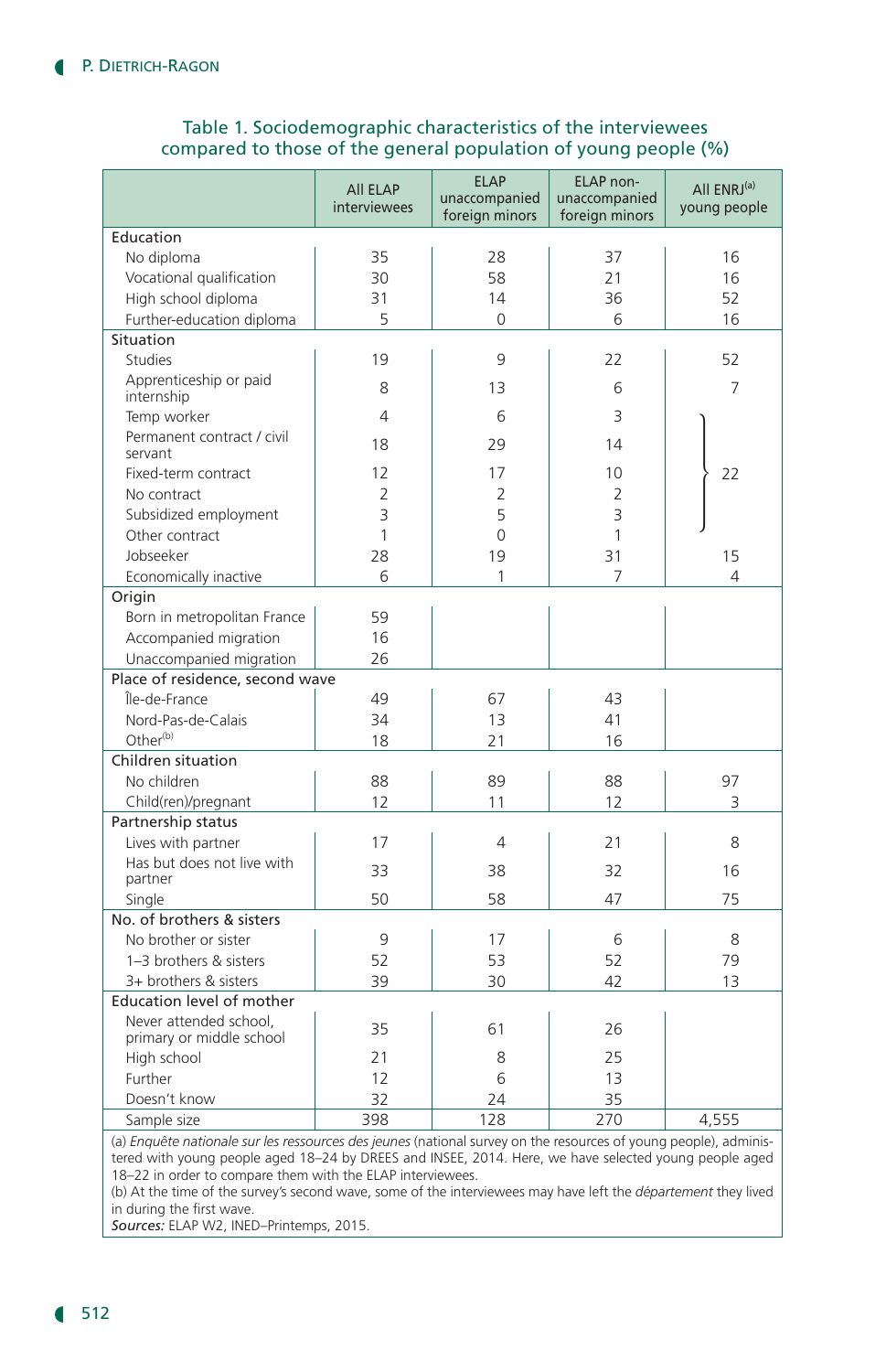Some interviewees also experienced housing insecurity during their placement, being 'shunted around' from one structure to another (Potin, 2012). At the first wave, 22% had lived in three welfare structures, 9% in four, and 17% in five or more. Over one-third of the interviewees said they had had to leave a structure at which they would have liked to stay. Naturally, stabler housing trajectories exist (half of the young people were placed in one or two structures), but for those affected, this instability is considered a source of major suffering.

These young people were thus exposed at an early age to housing difficulties and forced relocations in the circuit of institutional accommodation, some of them experiencing what Watt (2018) referred to as 'recurrent displacement', i.e. repeated forced relocations. People having experienced these trajectories have concrete knowledge of housing insecurity. And when they leave the child welfare system, they are once again exposed to the same situation.

#### **II. Leaving the welfare system: a programmed departure**

With budget restrictions and a shortage of places in housing structures, social workers at the child welfare services are encouraged to limit assistance periods and remove young people from the system so as to admit new individuals.<sup>(9)</sup> Their work echoes that of the agents of the RATP public transport operator's 'assistance division' studied by Emmanuel Soutrenon, the agents' task being as much to assist homeless people as to remove them from the metro (Soutrenon, 2001). The young people are aware of this dual dimension in social work. While they generally perceive caseworkers' support as assistance that helps them to become autonomous, many of them see this support as a way of accelerating their departure from the system. Reaching the age of majority (18 years) is a turning point after which they feel unwelcome in child welfare structures. In fact, they may be forced to leave their housing structure. This paper draws on a selection of interviews that effectively illustrate how young people feel about the crucial moment of leaving the child welfare services, but practically all the interviewees mention the pressure placed on them, regardless of the welfare structure.

#### 1. Preparing for departure: a factor in housing anxiety

Preparing to leave the placement structure concerns all aspects of the young people's lives. To begin, caseworkers tell them to complete short and vocational-based studies (vocational qualifications<sup>(10)</sup> or vocational

<sup>(9)</sup> The same way of 'managing' the shortage of places can be seen at accommodation centres for people who are homeless, where the main objective is to free up beds to increase the stock for people calling the national number for the assistance and orientation of people experiencing homelessness (in France, 115) (Gardella, 2014).

<sup>(10)</sup> In France, the *certificat d'aptitude professionnelle* (CAP).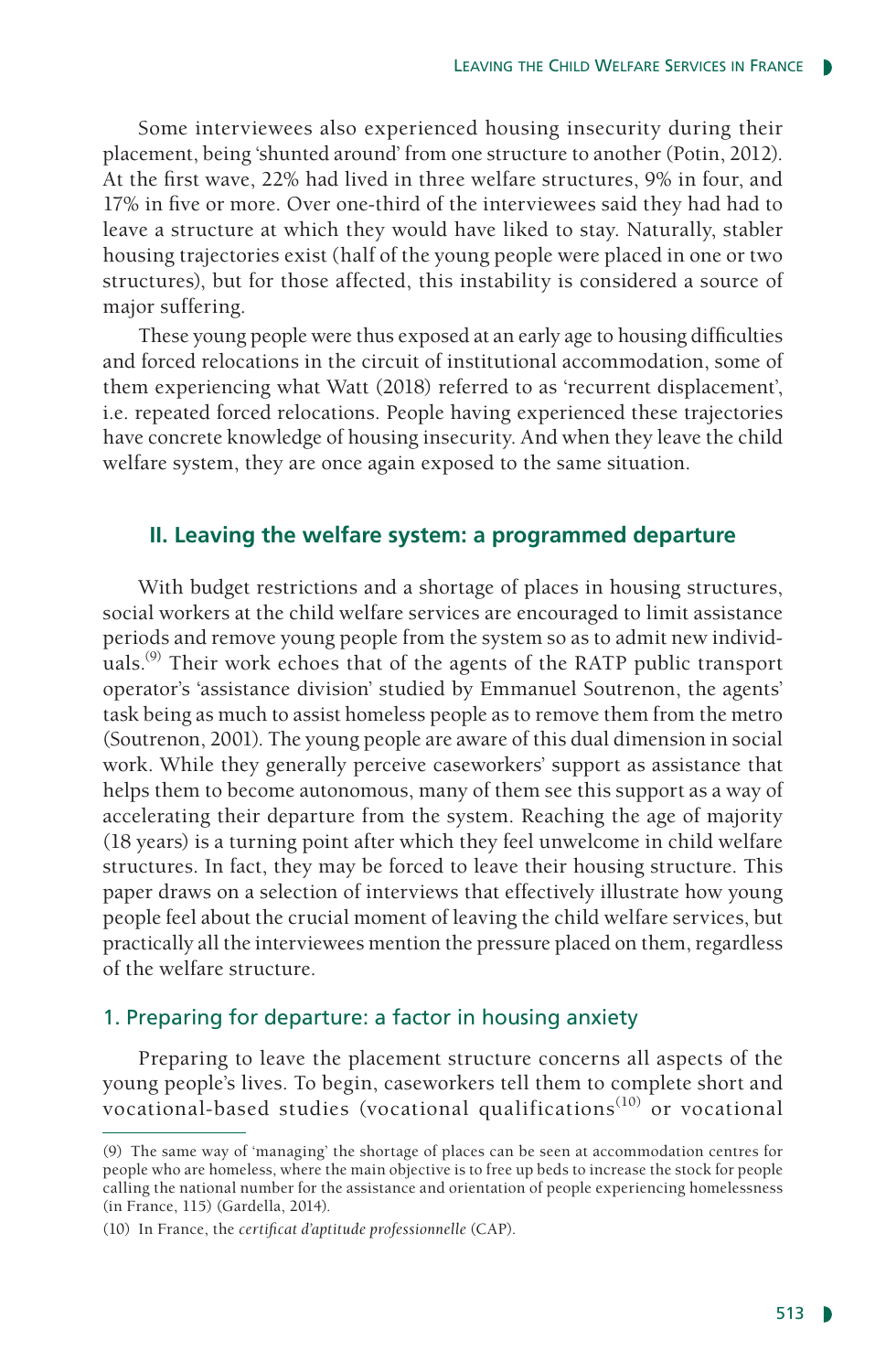high-school diplomas) to ensure their rapid integration in the job market (Jung, 2017). This objective is experienced differently by young people according to their life courses and ambitions. This guidance is accepted by those seeking to enter the job market as quickly as possible, which is often the case among unaccompanied foreign minors. 'Bakari' was born in Mauritania and sent to France by his family at age 17 for healthcare reasons (Bakari suffers from an eye disease). He chose a work-study training programme to become a butcher on the advice of caseworkers. His main concern was to enter the job market to help his family and village (he formed a support organization with his fellow Mauritanians), and he immediately approved of the plan. But other interviewees regret they were pressured not to continue longer studies. 'Séverine', born in Côte d'Ivoire and having arrived in France at age 14, was forced to drop out of school after age 12 (she was exploited by her aunt in France who required her to take care of all household tasks). School is particularly important to her. After high school, she insisted on going to a school for social work and home economics, which led to tense discussions with her caseworker at the child welfare services. 'I said to him, "I am going to get a degree, and what's more, at a private school". And she said, "You're completely mad. It's impossible".' Similarly, 'Laurence' fought to continue her education in the private sector after being placed at age 11. Her education was always of vital importance to her parents. 'They really wanted an education. … I kept that from my parents.' After having to repeat a year twice, she obtained a high school diploma in literature and then had to contest her caseworkers to be able to enter university and study foreign languages. 'When I finished high school, I was clearly made to understand that I had to enter the job market and make my way financially,' she said. So, while some of the interviewees admit that social workers' actions correspond to a principle of reality ('[The extension contract] goes up to the age of 21, so it's true that you have to consider what comes after,' said Laurence), some of them are critical and regret having to ensure their financial autonomy by any means with a view to leaving the institution.

The interviewees also show ambivalence towards learning to become autonomous in daily life and the way they are informed of upcoming deadlines. Regarding housing, to help the young people to learn about the concrete aspects of daily life, including cooking, housework, and household budget management, many of them are directed towards structures at which they are less supervised. The objective of this 'autonomous accommodation'<sup>(11)</sup> is to help individuals gradually leave a system seen as too 'cocooning' (Frechon and Marquet,  $2018$ <sup>[12]</sup> It also serves to prevent young people from becoming

<sup>(11)</sup> Accommodation aimed at preparing for housing autonomy but still involving constraints, including institutional rules, restricted visiting rights, and support in budget management.

<sup>(12)</sup> Many of the interviewees accessed this type of structure. Shortly before their institutional accommodation came to an end, 28% were living in an autonomous housing unit and 20% in a young workers' hostel.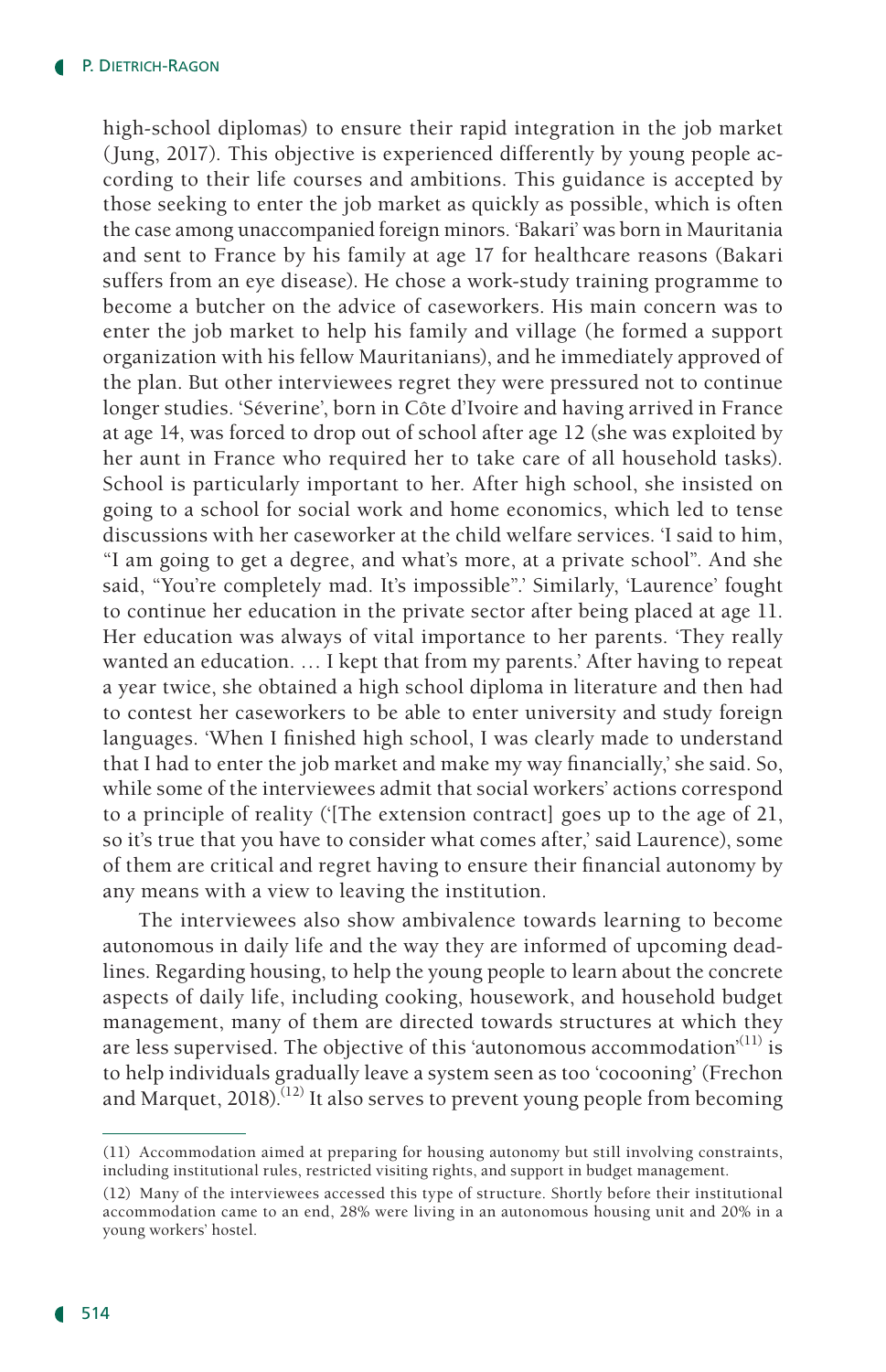overly attached to a structure they will eventually have to leave. Individuals having grown up in a foster family are often transferred to autonomous housing or a young workers' hostel as they approach age 18. In addition, caseworkers inform the young people of the deadlines ahead throughout their time in the child welfare services, regularly reminding them that their presence at the institution is temporary and that they need to prepare for their departure. The French act on child protection of 2016 provides for a mandatory interview at age 17 to 'envision the conditions for support in the path to autonomy', during which the main dates are reiterated. The aim is for the young people to take on board as quickly as possible the temporal limits of child welfare assistance and to find solutions to become independent as soon as they reach adulthood. $(13)$ 

Unsurprisingly, even though they are considered important steps in preparing for departure, these measures are taken badly by many of the interviewees. During their placement, such measures undermine the construction of a 'home' by making it impossible for them to establish roots and form an attachment to their place of residence (Jouve and Pichon, 2015). The interviewees see them as a pressure to depart and a source of stress. While the stated objective of 'developing housing autonomy in placement' is to make the 'desertion' less brutal (Frechon and Marquet, 2018), many of them consider that the aim of these structures is as much to accelerate their departure as it is to prepare for it. A feeling shared by the interviewees is that the actions of social workers are mainly informed by the necessity of the departure. Séverine, accommodated in a home before leaving the child welfare system, said, 'For them, you have to be autonomous, earn money, and leave.' The interviewees also reproach caseworkers for exacerbating their anxiety regarding the future. Jason had a bumpy placement history, being placed in numerous structures, first in a home and then with four foster families. He believes young people in the child welfare system are inculcated early on with the fear of insecurity. 'We were afraid of that. … You feel the pressure straightaway. You feel it from a very young age.' 'Coralie', placed at age 19 in three hotels and then in a social residence, suffered considerably from the stress caused by uncertainties over her departure and complained that social workers cultivate the anxiety of the individuals they support: 'I'm not a fearful person, someone who gets stressed, but they make it so you feel afraid. Social workers stress you out when they tell you, "This accommodation is not definitive".'

While the work of child welfare caseworkers is aimed at helping young people to develop autonomy, it also makes them feel extremely anxious about housing. And the older the individual becomes, the greater the pressure.

<sup>(13)</sup> This type of support is observed in accommodation systems for homeless people, where the main aim is to prevent them from settling and instead to encourage them to actively search for housing (Gardella, 2016). The aim is to prevent shelterization, whereby people experiencing homelessness remain in social housing intended to be temporary.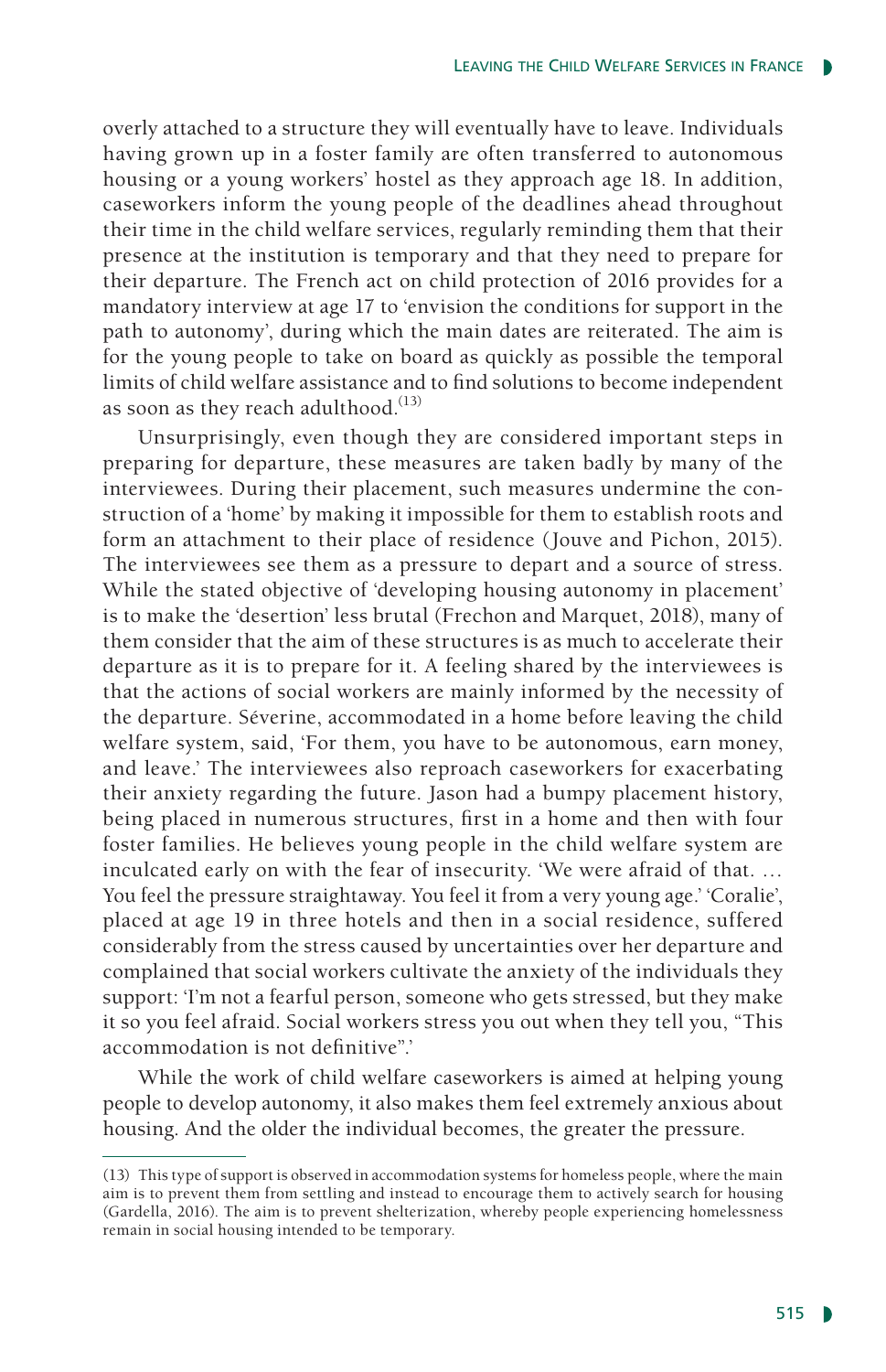### 2. The end of protective status

Reaching legal adulthood marks a disruption in welfare assistance since, as part of a potential extension contract, assistance ceases to be a right and instead becomes contractual.<sup> $(14)$ </sup> Young people benefitting from an extension contract lose their statutory protection and, simultaneously, feel a sense of illegitimacy for remaining in a child welfare structure. This perception is related to the trend of budget restrictions, as a result of which the duration of extension contracts is decreasing, and some professionals use this tool to set the pace of the objectives to be met with a view to departure (Jung, 2011; Frechon et al., 2017). 'Marzio', who arrived in France from Romania at age 13 and was accommodated in a home until he was 17, entered a structure for young adults past the age of majority. He was satisfied with the aid provided by the child welfare services but laments this pressure: 'Because at 18, they tell you to start thinking already about leaving, in a way. … At every meeting I had to renew the extension contract, the same question weighed on me, the same pressure.' Séverine felt the same way:

> In the second year [of the extension contract], they started to say, 'It might be signed, and it might not.' And they started asking me, 'How do you intend to earn a living?' … When you know the extension contract may come to an end, you return to your family, you become responsible for yourself, or you have nothing.

'Lucie', who was in a young workers' hostel before her departure, spoke about the violence of the turning point of reaching legal adulthood:

> When you reach the age of majority, you have a knife in your back. It's nice when you're a minor, then things get ugly when you become an adult. Being a minor is great, but being an adult is a catastrophe. The obligation is over, and they tell you so! 'At 18, there are no more obligations, we are not required to keep you, we can put you on the street. In France, you are considered to have reached the age of majority.' And they tell you, 'You're considered an adult, so out you go!'

The housing status of young people in child welfare structures is precarious. The manager of the institution may at any time terminate the resident's contract, subject to compliance with a period of notice. Young people are reminded in other ways that their accommodation is no longer a right. For example, they may be obliged to pay rent to remain in their structure, which they see as a way of pushing them to leave. Sometimes the pressure is so great that some individuals leave on their own initiative. 'Djibril', who arrived in France at age 15, decided to leave his home because his caseworkers reminded him of the necessity of his departure every time they met. 'I felt like I was being pushed a little bit to leave,' he said.

<sup>(14)</sup> Those preparing to enter the job market (studies, occupational training, jobseekers, etc.) may request an extension of aid by committing to a 'project' aimed at quickly developing their autonomy.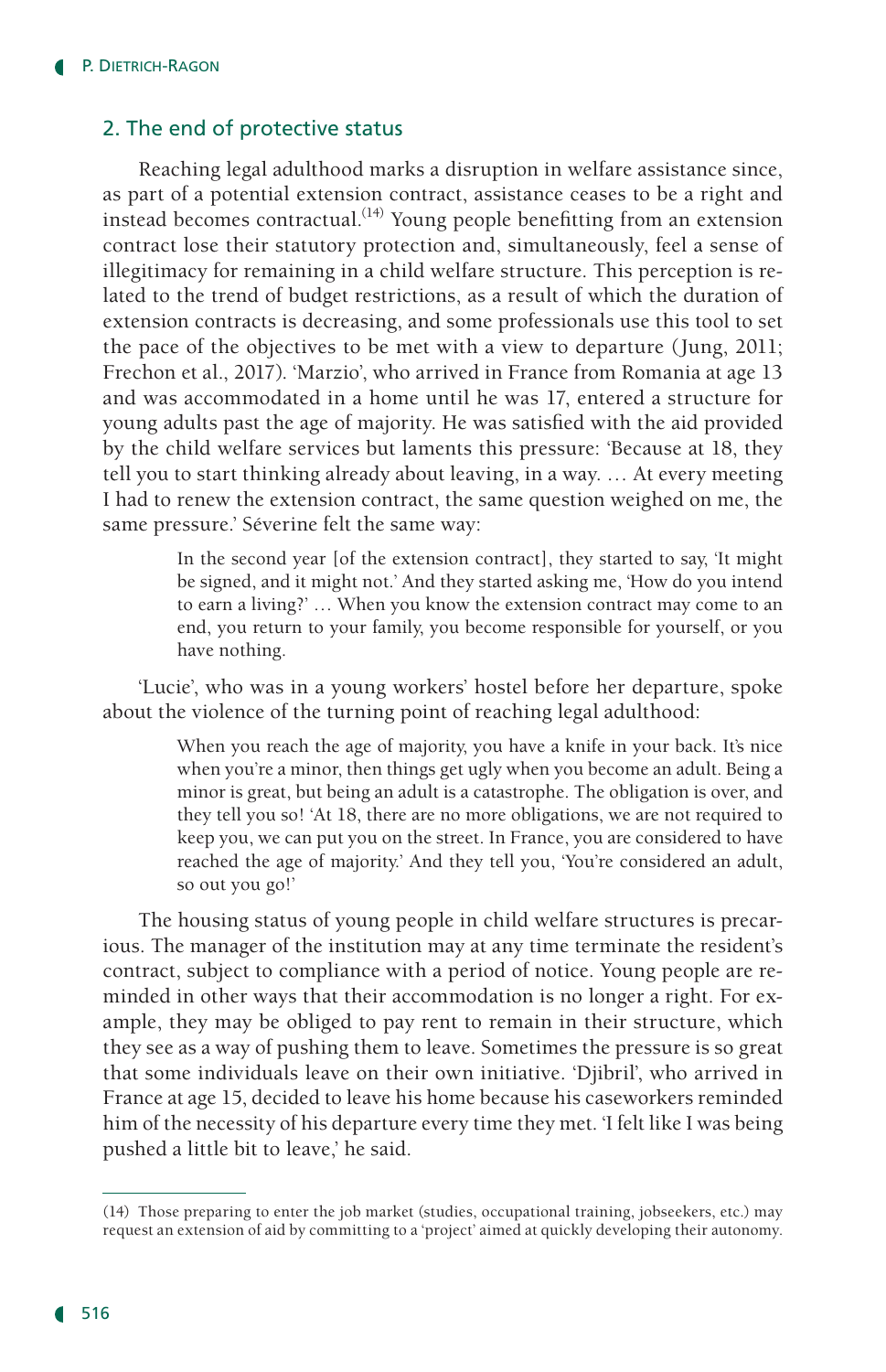Perceiving oneself as undesirable has substantial psychological impacts. Coralie, who lived in a social-housing structure, made a connection between her attacks of spasmophilia with the anxiety generated by this situation. Laurence said, 'When you are in a structure on a *jeunes majeurs* extension contract, you tell yourself, "At 21, this is all over".' Séverine suffered considerably from departure-related stress:

> Frankly, I was really anxious, extremely anxious. When I arrived at the age of 20 and a half, I told myself, 'Maybe I'll go to university, do the whole student thing.' And when I began to understand that that was going to be really difficult for me, I couldn't sleep, I imagined myself in many situations. I searched everywhere, for intergenerational housing, but everything was laced with anxiety. I thought about being on the street … Can it ever be ideal to tell someone for 2 years, 'You will be autonomous, you will get your stuff and go'?

The prospect of leaving a structure with no solution thus produces what Watt (2018) called 'housing anxiety', a term referring 'to a prospective ruptured sense of place—home and/or neighbourhood—because of a potential, forced external real-world move…. Such displacement anxiety generates a profound sense of ontological insecurity as people literally do not "know their place"' (p. 74). This feeling of not knowing one's place is at the root of a stress similar to that of households threatened by eviction (Desmond, 2016). Similarly, individuals in child welfare structures suffer from a lack of roots and security and feel that their lives may be turned upside down. Although no legal proceedings are initiated, the end of child welfare housing may be experienced as a programmed expulsion. Watt stresses the diversity of expulsions and makes a distinction between 'eviction', involving a forced evacuation from the home, and 'displacement', involving a responsive mobility that is chosen (to varying degrees) but always related to pressures external to the household (Watt, 2018). Whether the individuals assisted by the child welfare services choose or do not choose to leave the institution, all are pressured from the start, and as a last resort, those who do not leave of their own volition are thrown out, as illustrated in the following cases.

#### 3. The summons to leave

When the end of the legal duty of care approaches, the institution informs the young people that the countdown to their departure has begun.<sup> $(15)$ </sup> Lucie said that a caseworker in a centre for young workers threatened to evict her. 'They gave me an ultimatum. They said, "In 2 weeks". Two weeks? Do you realize what that means? I had no job, nothing at all, but I was being thrown out.' Fortunately, a caseworker pleaded her cause and stressed the necessity of honouring the notice period of 1 month. With the caseworker's help, Lucie sent out numerous CVs and found a job at a retirement home in a week. But

<sup>(15)</sup> This message is generally delivered at the mandatory interview at the age of 17, as mentioned earlier.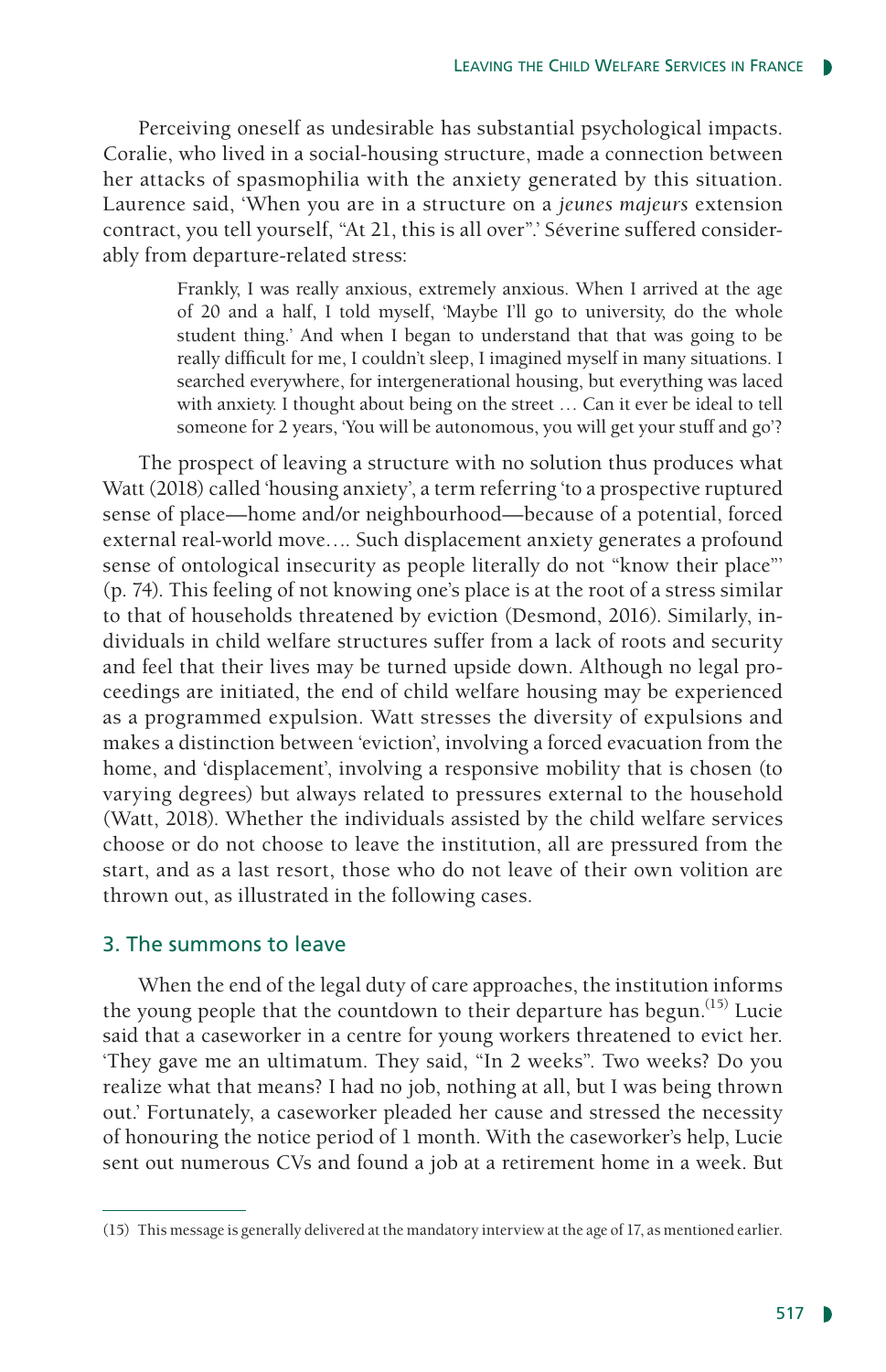she received no assistance in her search for housing, and after spending 3 nights at a hotel, on her own initiative and using the Internet, she found accommodation at a young workers' hostel in the 13th arrondissement of Paris, close to the place of work. She remains bitter about this lack of assistance on her departure. The deadlines are sometimes even tighter. 'Stéphane' said that the day before he turned 18 he was told, 'You'll be 18 tomorrow, you'll have to leave [the home]'. He had seen his child welfare officer 4 months earlier and told her he did not want to continue his extension contract. The day he turned 18, she made no contact with him. Instead, the caseworkers at the home asked him where he intended to go and helped him move in with his parents. However, finding an income-generating job may be taken as a pretext for terminating housing assistance. As soon as 'Nadjela' found a job as a nursing auxiliary on a permanent contract, she was thrown out:

> They were just waiting for me to get a permanent contract. 'OK, now you've got one, you're out for good.' And they chucked me out just like that. … Other than that, they didn't care, they didn't give a damn about me. From that point on, their approach was, 'You've got a permanent contract, you're earning money, whatever happens, you're out.'

Individuals failing to establish what social workers consider a realistic plan to enter the job market also expose themselves to the risk of being pushed out. This is true for young people having ended their studies or having no occupational plans, as well as for those whose ambitions are seen as incompatible with the deadlines imposed by the institution. Laurence, who, as we saw earlier, attended further education against caseworkers' advice, was summoned to leave the home on her birthday. 'I was already out on the day of my birthday. They kicked me out of the structure.' Excerpts from the interviews reflect the violence of being forced out, echoing the traumatic nature of expulsions (Vincent, 2014; Desmond, 2016). Naturally, many of the interviewees talk about the dedication of social workers who do their best to find solutions. For example, Hachim had a strong relationship with a social worker and a caseworker. 'They always looked out for me like I was their child,' he said. Similarly, Djibril considers the head of his former home as a 'second mother'. When he left, she went so far as to be his guarantor for his flat rental. But even where social workers try to limit the violence stemming from forced departures, this does not erase the resentment. Apart from young people seeking to return to their families at all costs, all the interviewees report this sense of bitterness.

Ultimately, just 29% of the interviewees left the child welfare services of their own volition or through a common agreement with the social workers (and of that 29%, over one-third left because they had had enough of the child welfare services and just 28% because they thought they no longer needed child welfare assistance). In contrast, 27% said it was the child welfare services that ruled on their departure, and 38% left because the legal duty of care no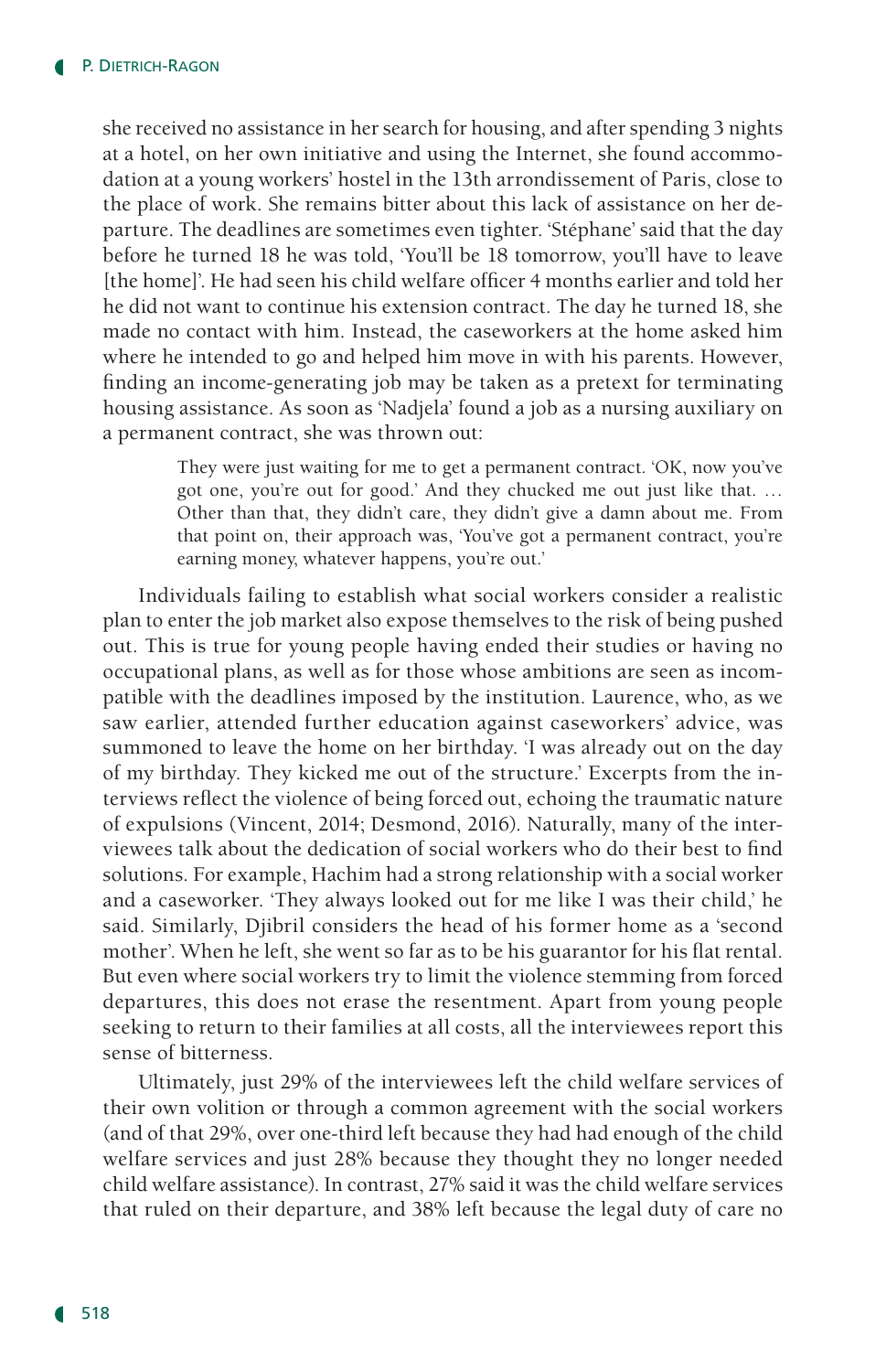longer applied to them. The majority, then, did not choose the moment of their departure (36% said their departure came too soon) and had to cope with the constraints imposed by the institution.

Where forced departures occur, they have consequences on all aspects of life. The risk of homelessness is particularly high for those forced to leave. Among the interviewees whose departure was decided on by the child welfare services, 16% have since experienced living on the street, compared with practically 0% for those leaving under less constrained circumstances. The end of legal care also leads to a hasty entry into the labour force. As with the homeless people housed at accommodation and social rehabilitation centres who are obliged to accept jobs regardless of the conditions if they are to benefit from housing (Lanzaro, 2014), this leads to a situation in which employment is reduced to its basic aspect as a generator of income. Having failed to find a job in his particular field (tiling), Marzio had to accept a job as a mechanic, even though it held no appeal for him. The example of 'Aya' clearly shows the knock-on effects of the rupture with institutional accommodation. Following the termination of her contract on the day of her 19th birthday, she had to leave her home. She thought she would look for work but instead ended up on the street, forced to call the homeless accommodation assistance number $(16)$ or sleep in bus shelters. Naturally, not all the young people experienced such precarious trajectories, and the next section investigates the way individuals enter the housing market after they leave the child welfare services.

# **III. Carving out a place and finding stability on the housing market**

After the departure from the child welfare system, the interviewees faced numerous disadvantages in the housing market. The first obstacle to obtaining rental accommodation was their age (Bugeja-Bloch, 2013). Also, compared to other young people, fewer of the interviewees were students (Table 1), depriving them of student-specific aid such as third-party guarantees.<sup> $(17)$ </sup> For the others, 28% were unemployed and 6% economically inactive. Those in employment had precarious positions (10% of them in temp work, 9% in subsidized employment, 30% on fixed-term contracts, and 5% with no contract). This can be attributed to their low educational levels, over one-third having no diploma or merely a *brevet* (4 years of secondary education). Besides having low incomes, they were rarely able to count on family support to help them financially or stand as guarantors for a rental, with 17% having lost their mother, 21% their father, and 8% having lost both. Many of the parents lived abroad (the case of

<sup>(16)</sup> In France, 115.

<sup>(17)</sup> In France, the *caution locative étudiante* (student third-party guarantee) is a state guarantee that helps students lacking personal guarantors to access housing.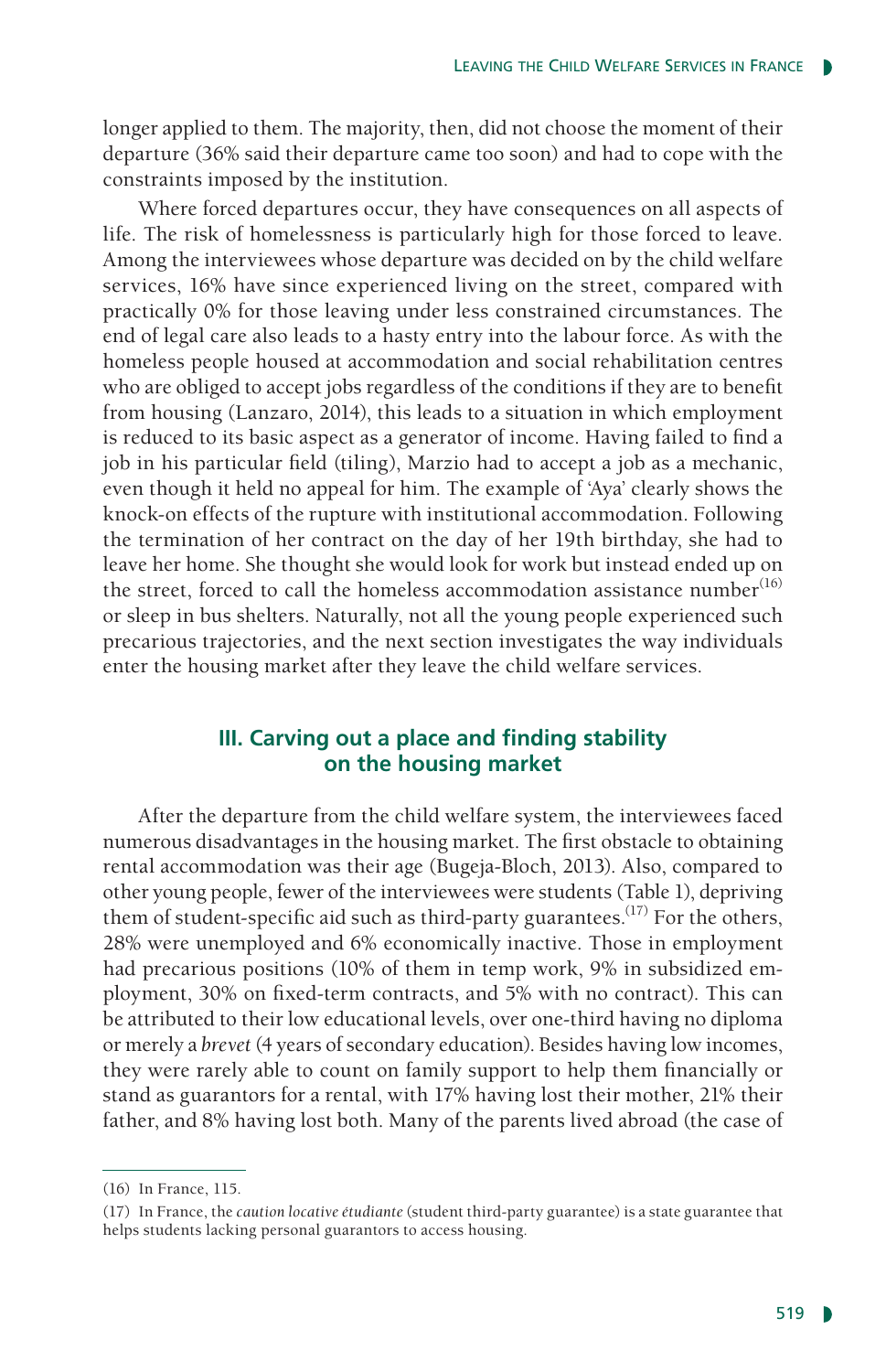22% of the mothers and 21% of the fathers), and the child-parent relationship may have been broken or conflictual. For those with mothers, 13% no longer had a relationship with them and 12% did not get along well with them; for fathers, the same percentages were 21% and 17%. Even those who had good relationships with their parents rarely called on their support because the latter were often in vulnerable situations themselves. The position of these young people on the housing market was thus extremely unfavourable. But their situations were contrasted. Not all had the same support or the same socio-occupational integration level, and housing market pressure varied from one region to the next. Three main housing situations emerged in the second wave of the survey: the continuation of an institutional trajectory, support from family and friends, and the acquisition of housing autonomy (Figure 1). These housing situations are not mutually exclusive, and the interviewees may have experienced several of them in their residential trajectories. Institutional or third-party accommodation was more frequent among individuals having recently left the child welfare system, while rented housing was more widespread among those having left the system some time ago, who may have been housed in institutional accommodation earlier in their lives. The quantitative data were used here to describe the profile of the young people in these different



#### Figure 1. Housing situation of young people at the time of the survey (%)

*Coverage:* Young people having left the child welfare system and not housed by the child welfare services. *Source:* ELAP W2, 2015, INED–Printemps.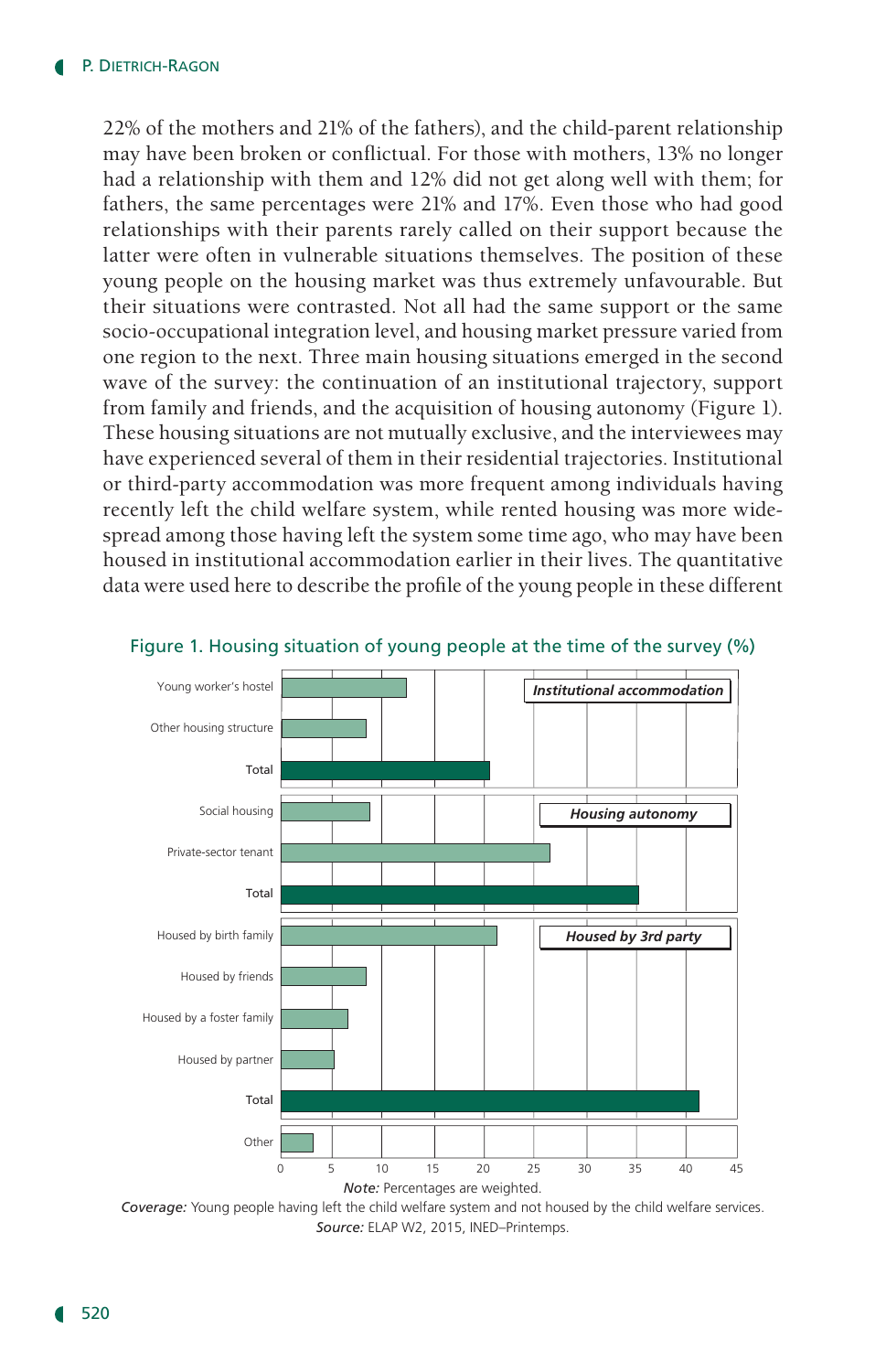housing situations, and the interviews were then selected so as to highlight the life courses leading to those situations.

#### 1. Institutional housing trajectories

Nearly one-quarter of the interviewees are housed by institutions, twothirds of them living in a young workers hostel and one-third housed by an organization.(18) A small minority are housed in hotels, mother-and-child centres, social housing, and accommodation and social rehabilitation centres. Young people continuing their trajectory in the institutional sector are thus able to access relatively stable housing and avoid emergency accommodation centres providing accommodation solely on a one-off basis. However, the profile of individuals accommodated in homes for young workers is extremely different from that of individuals having accessed other temporary housing structures.

The population living at homes for young workers is distinguished by its proximity to the job market. After obtaining, in most cases, a vocational diploma (Table 2B), one-quarter of the interviewees are now completing apprenticeships or paid internships, and 57% have a job. Having an income, 85% of them can pay their rent in full. Another aspect of this population is that almost none of them have children or are in a couple (Table 2A). Being single and childless stands as a condition for living in this type of structure. But it is also a deliberate strategy. In the interviews, young people living at homes for young workers say that their occupational integration is more important than building a family, the latter being envisioned only once they have established themselves. Individuals living at homes for young workers have also experienced relatively stable housing trajectories (with 'just' 4% having had to live on the street since leaving the child welfare system). Bakari's experience clearly illustrates this type of trajectory. He started out in an emergency home at age 17, followed by two homes in the Paris region, of which he has excellent memories. After choosing an occupational direction consistent with social workers' recommendations (to become a butcher), he obtained an extension contract when he reached adulthood and a place in a young workers' hostel in Paris, where he lived for 18 months. He left the child welfare system at age 19, deciding himself not to renew his extension contract because his job made him financially independent. He is single and said he did not want to be in a relationship before establishing himself professionally and setting up his own business. His trajectory is thus disruption-free (he has never experienced housing vulnerability since leaving the child welfare system), and he said he received social workers' support at each step.

In contrast, those living in other housing structures (provided by an organization, hotels, social housing, etc.) are in particularly precarious situations. Of the total, 49% have no diploma or simply a *brevet*. Many of them

<sup>(18)</sup> Student housing was classified in the 'Other' category as this is the form of accommodation of the rare interviewees completing further education.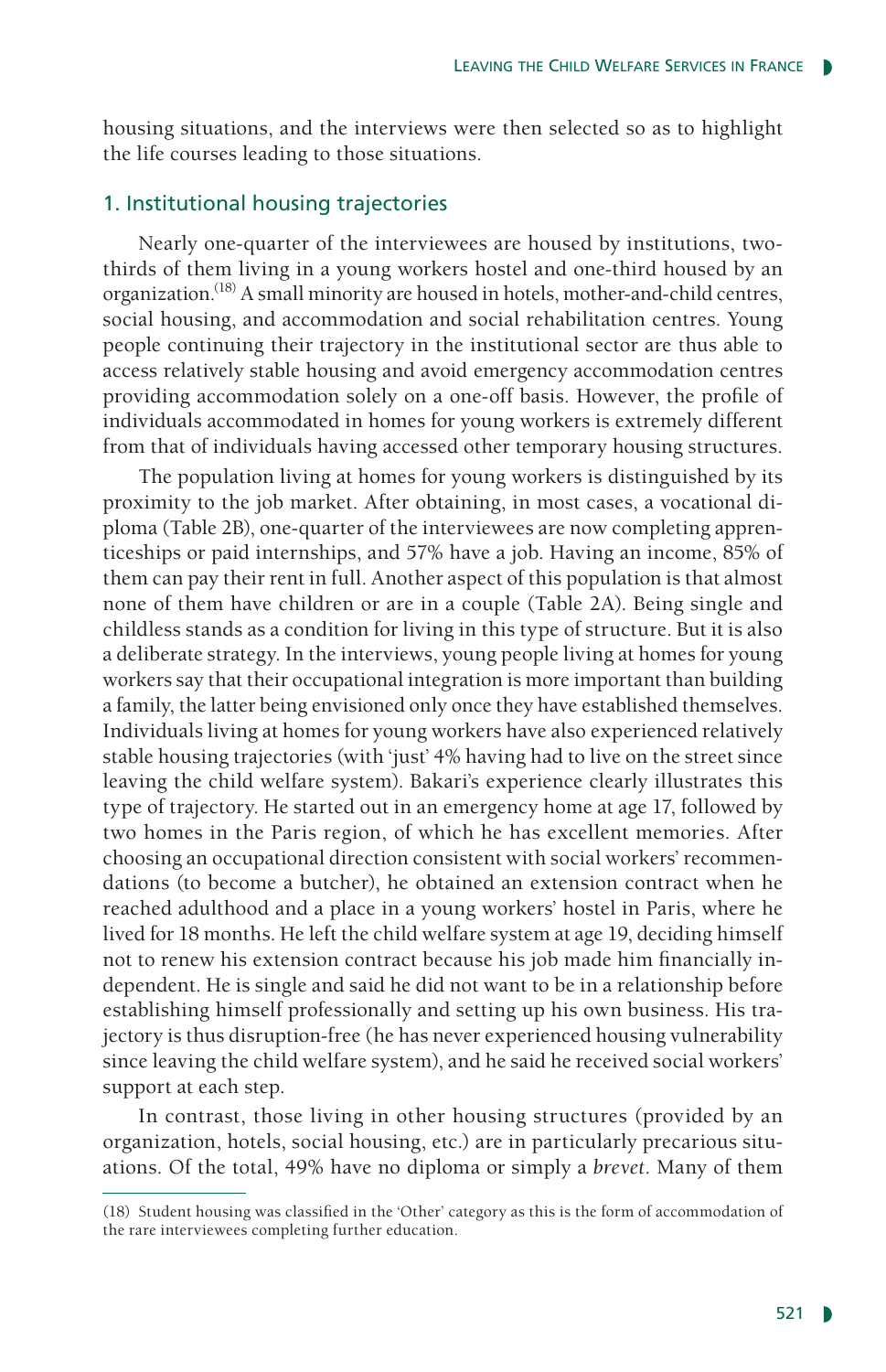|                                        | Institutional<br>accommodation |                    | Housing<br>autonomy |                              | Housed<br>by third party |       |       |
|----------------------------------------|--------------------------------|--------------------|---------------------|------------------------------|--------------------------|-------|-------|
|                                        | YWH <sup>(a)</sup>             | Other<br>structure | Social<br>housing   | Private-<br>sector<br>tenant | <b>Birth</b><br>family   | Other | Total |
| Age                                    |                                |                    |                     |                              |                          |       |       |
| $18 - 20$                              | 18                             | 32                 | 11                  | 31                           | 73                       | 36    | 37    |
| 21                                     | 49                             | 55                 | 67                  | 56                           | 22                       | 44    | 47    |
| 22                                     | 33                             | 13                 | 22                  | 13                           | 5                        | 20    | 16    |
| Sex                                    |                                |                    |                     |                              |                          |       |       |
| Male                                   | 64                             | 52                 | 58                  | 58                           | 50                       | 53    | 55    |
| Female                                 | 36                             | 48                 | 42                  | 42                           | 51                       | 47    | 45    |
| Background                             |                                |                    |                     |                              |                          |       |       |
| Unaccompanied foreign<br>minor         | 41                             | 40                 | 41                  | 29                           | $\overline{4}$           | 20    | 25    |
| Non-UFM                                | 59                             | 60                 | 59                  | 71                           | 96                       | 80    | 75    |
| Region                                 |                                |                    |                     |                              |                          |       |       |
| Île-de-France                          | 72                             | 69                 | 32                  | 41                           | 57                       | 35    | 49    |
| Nord Pas-de-Calais                     | 13                             | 24                 | 58                  | 38                           | 35                       | 41    | 34    |
| Other <sup>(b)</sup>                   | 15                             | $\overline{7}$     | 9                   | 22                           | 8                        | 24    | 17    |
| Conjugal situation                     |                                |                    |                     |                              |                          |       |       |
| In a couple                            | $\overline{2}$                 | $\overline{7}$     | 27                  | 29                           | 3                        | 29    | 17    |
| Not in a couple                        | 98                             | 93                 | 73                  | 71                           | 97                       | 71    | 83    |
| Children situation                     |                                |                    |                     |                              |                          |       |       |
| No children                            | 99                             | 73                 | 73                  | 83                           | 94                       | 92    | 12    |
| Has child/children                     | $\mathcal{I}$                  | 27                 | 27                  | 17                           | 6                        | 8     | 88    |
| Age when leaving child welfare         |                                |                    |                     |                              |                          |       |       |
| 18 or younger (no CJM <sup>(c)</sup> ) | $\overline{2}$                 | 8                  | 9                   | 16                           | 44                       | 20    | 19    |
| 18-21 (partial CJM)                    | 54                             | 69                 | 45                  | 43                           | 44                       | 32    | 44    |
| 21 exactly (full CJM)                  | 44                             | 23                 | 46                  | 41                           | 12                       | 48    | 37    |
| Total                                  | 100                            | 100                | 100                 | 100                          | 100                      | 100   | 100   |
| Sample size                            | 54                             | 32                 | 36                  | 105                          | 75                       | 79    | 394   |

#### Table 2A. Housing situation at the time of the survey according to demographic characteristics (% in column)

(a) Young workers' hostel.

(b) At the second wave, some individuals may have left the *département* that they lived in during the first wave. (c) *Contrat jeune majeur* (extension contract).

*Note:* Figures in italics concern sample sizes of under 10. Percentages are weighted.

*Coverage:* Young people having left the child welfare system and not housed by the child welfare services. *Source:* ELAP W1 and W2, INED–Printemps.

left the child welfare system between ages 21 and 23, with the termination or non-renewal of their extension contract, indicating that they were unable to fulfil the conditions of the child welfare services relative to an occupational integration project, since the extension contract serves as a 'filter' retaining only the most committed individuals (Jung, 2011; Frechon and Marquet, 2018). Following their departure from the child welfare system, many of the young people went through difficult periods, one-quarter of them having lived on the street since leaving placement. At the time of the survey, the majority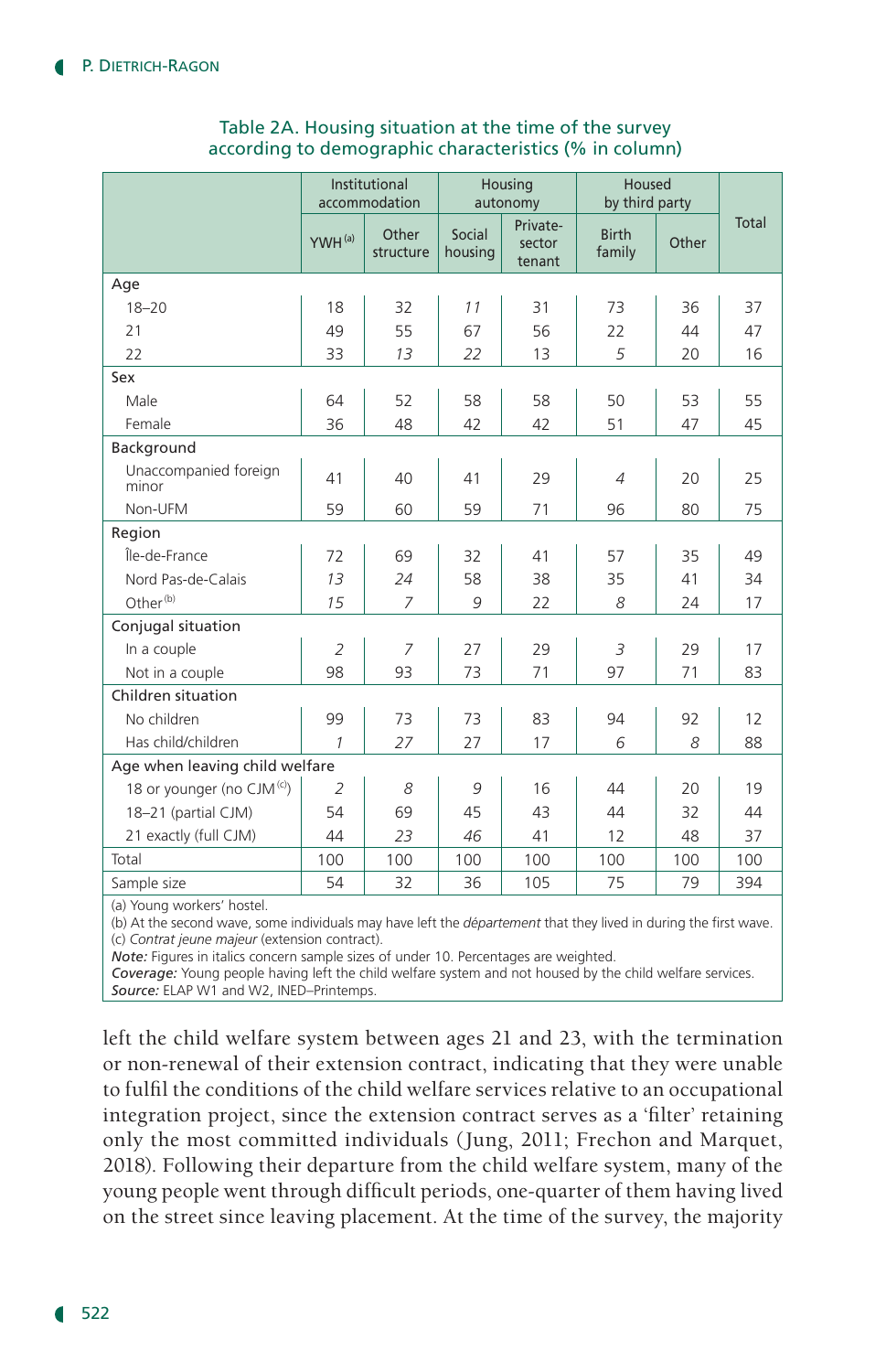|                                                                                    | Institutional<br>accommodation |                    | Housing<br>autonomy |                              | Housed<br>by third party |                         |       |
|------------------------------------------------------------------------------------|--------------------------------|--------------------|---------------------|------------------------------|--------------------------|-------------------------|-------|
|                                                                                    | <b>YWH</b>                     | Other<br>structure | Social<br>housing   | Private-<br>sector<br>tenant | <b>Birth</b><br>family   | Other<br>third<br>party | Total |
| Education                                                                          |                                |                    |                     |                              |                          |                         |       |
| No diploma or brevet                                                               | 23                             | 49                 | 32                  | 34                           | 45                       | 31                      | 35    |
| Vocational training                                                                | 34                             | 35                 | 43                  | 27                           | 24                       | 32                      | 30    |
| General or tech high<br>school diploma                                             | 9                              | 4                  | 6                   | 12                           | 15                       | 18                      | 13    |
| Occupational high school<br>diploma                                                | 29                             | 12                 | 15                  | 18                           | 13                       | 14                      | 17    |
| Further-education diploma                                                          | 5                              | 0                  | 4                   | 8                            | $\overline{2}$           | 6                       | 5     |
| School year repeat                                                                 |                                |                    |                     |                              |                          |                         |       |
| Did not repeat                                                                     | 57                             | 56                 | 70                  | 51                           | 27                       | 47                      | 52    |
| Repeated                                                                           | 43                             | 44                 | 30                  | 49                           | 73                       | 53                      | 48    |
| Situation                                                                          |                                |                    |                     |                              |                          |                         |       |
| <b>Studies</b>                                                                     | 8                              | 15                 | 9                   | 15                           | 26                       | 25                      | 19    |
| Apprenticeship or<br>internship                                                    | 26                             | 2                  | 6                   | 7                            | 4                        | 5                       | 8     |
| Economically active                                                                | 57                             | 30                 | 54                  | 56                           | 21                       | 23                      | 39    |
| precarious<br>employment <sup>(a)</sup>                                            | 63                             | 65                 | 64                  | 52                           | 56                       | 67                      |       |
| permanent contract/<br>civil servant                                               | 37                             | 35                 | 36                  | 48                           | 44                       | 33                      |       |
| Jobseeker                                                                          | 9                              | 36                 | 31                  | 17                           | 45                       | 34                      | 28    |
| Economically inactive                                                              | 0                              | 17                 | 0                   | 5                            | 4                        | 12                      | 6     |
| Earns a salary                                                                     |                                |                    |                     |                              |                          |                         |       |
| <b>No</b>                                                                          | 19                             | 66                 | 41                  | 36                           | 71                       | 75                      | 53    |
| Yes                                                                                | 81                             | 34                 | 59                  | 64                           | 29                       | 25                      | 47    |
| Contribution to rent                                                               |                                |                    |                     |                              |                          |                         |       |
| Pays entire rent                                                                   | 85                             | 38                 | 82                  | 87                           | 0                        | 1                       | 50    |
| Pays part of rent or no<br>rent                                                    | 15                             | 62                 | 18                  | 13                           | 100                      | 99                      | 50    |
| Has lived on the street                                                            |                                |                    |                     |                              |                          |                         |       |
| Yes                                                                                | 4                              | 24                 | 0                   | 4                            | 7                        | 8                       | 7     |
| <b>No</b>                                                                          | 96                             | 76                 | 100                 | 96                           | 93                       | 92                      | 93    |
| Total                                                                              | 100                            | 100                | 100                 | 100                          | 100                      | 100                     | 100   |
| Sample size                                                                        | 54                             | 32                 | 36                  | 105                          | 75                       | 79                      | 394   |
| (a) Temp, fixed-term contract, no contract, subsidized employment, other contract, |                                |                    |                     |                              |                          |                         |       |

#### Table 2B. Housing situation at the time of the survey according to educational, occupational, and housing trajectory (% in column)

(a) Temp, fixed-term contract, no contract, subsidized employment, other contract.

*Note:* Figures in italics concern sample sizes of under 10. Percentages are weighted.

*Coverage:* Young people having left the child welfare system and not housed by the child welfare services. *Source:* ELAP W1 and W2, INED–Printemps.

were unemployed or economically inactive, and only one-third had earned a salary in the previous month. Their low income explains their relegation in the accommodation system and why only 38% pay their rent in full, indicating a form of aid close to social emergency and welfare. A further characteristic of these individuals is that many of them have children. Women with children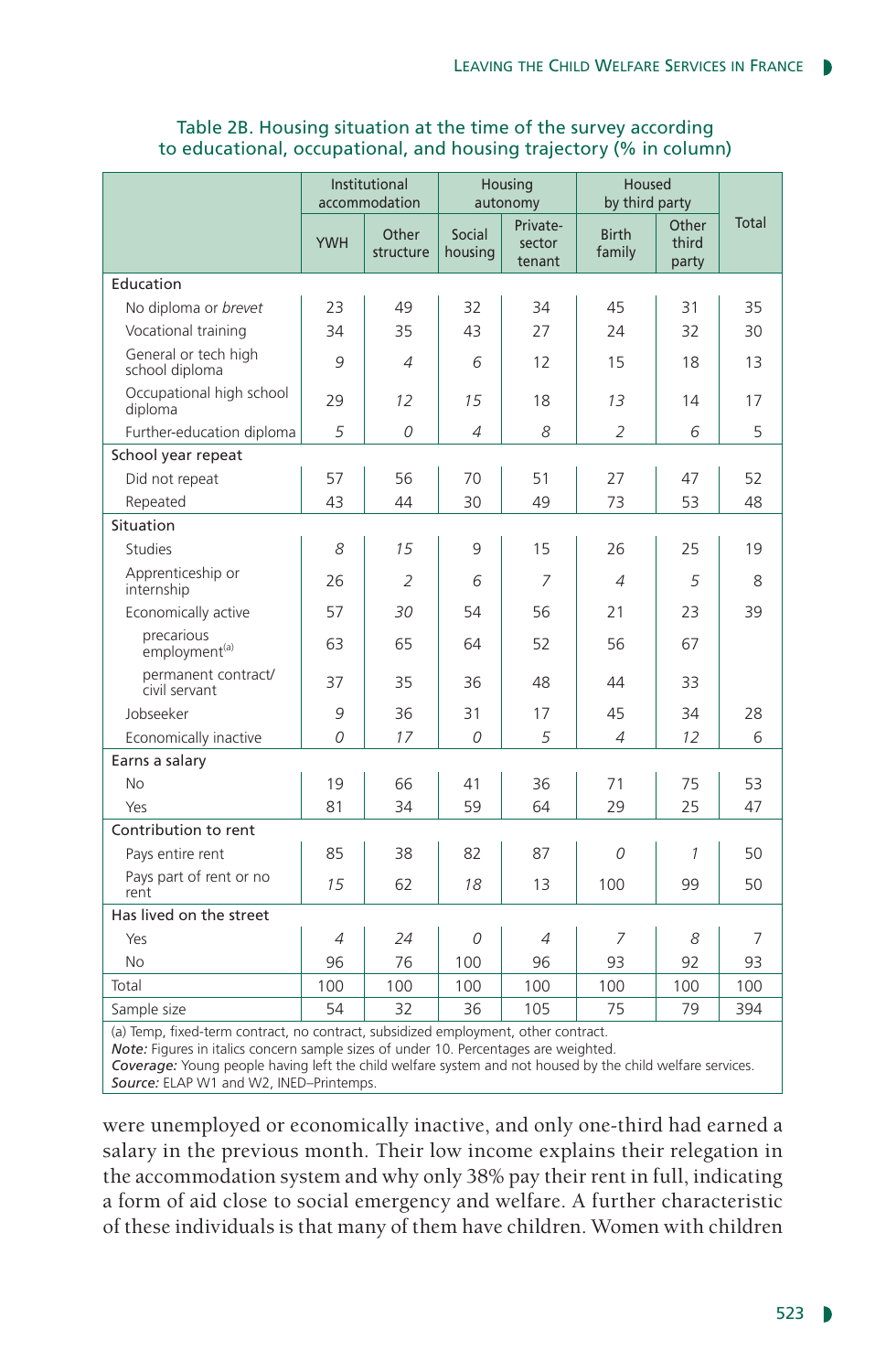have priority access to emergency shelter (Marpsat, 1999; Lanzaro, 2018), which explains their strong representation in these structures.

The trajectories leading to this type of housing are summed up in the experience of two interviewees. 'Célestine', having arrived in France from the Congo when she was 10, initially lived with her uncle and aunt. At 17, conflicts at home forced her to spend a few weeks on the street before being provided accommodation in a hotel by the child welfare services, followed by an autonomous apartment. When she turned 18, she obtained an extension contract and registered for vocational training in childcare but did not obtain a diploma. Underperforming at school, she learned that she was pregnant and did not return to her course. Her child welfare caseworker explained to her that structures for young people over 18 were not authorized to house children. She then searched for a place at a mother-and-child centre, but with no success. At the time of the birth, Célestine had no housing solution. The caseworker met with the father of her child and asked him to house the young woman and her baby, but the cohabitation experience soured after a few weeks, and Célestine was placed in a hotel with her son for 2 years by the local social services. Her trajectory is one of occupational precarity, a lack of housing, and single parenthood.

The example of Laurence, who refused to complete vocational training, reveals another type of trajectory leading to institutional accommodation. After being forced to leave her placement structure, she was unable to find housing and called on the help of her parents. She also called the homeless accommodation assistance number and obtained a place at an accommodation and social rehabilitation centre. But Laurence had serious health problems and was forced to abandon her studies. Her situation today is highly precarious. She has no income, relegating her to an institution for people in serious difficulty. Célestine and Laurence have thus diverged from the path recommended by the child welfare services, both finding that occupational integration and financial autonomy were not guaranteed when leaving the child welfare system.

In short, individuals accommodated in homes for young workers generally comply with the path recommended by the child welfare services and were supported by caseworkers able to guide them towards these structures. In contrast, for the other forms of institutional accommodation, the young individuals concerned have strayed from that path, experiencing interruptions in housing assistance and being more often the recipients of a 'second chance'. Depending on their resources and varying ability to meet the objectives set by the institution, the interviewees do not all receive the same level of guidance when it comes to housing.

## 2. Relying on family and friends

Forty-one per cent of the interviewees are housed by third parties. Those calling on family support are the youngest in the sample (73% aged 18–20) and left the child welfare system at an early age (44% at 18 or earlier). They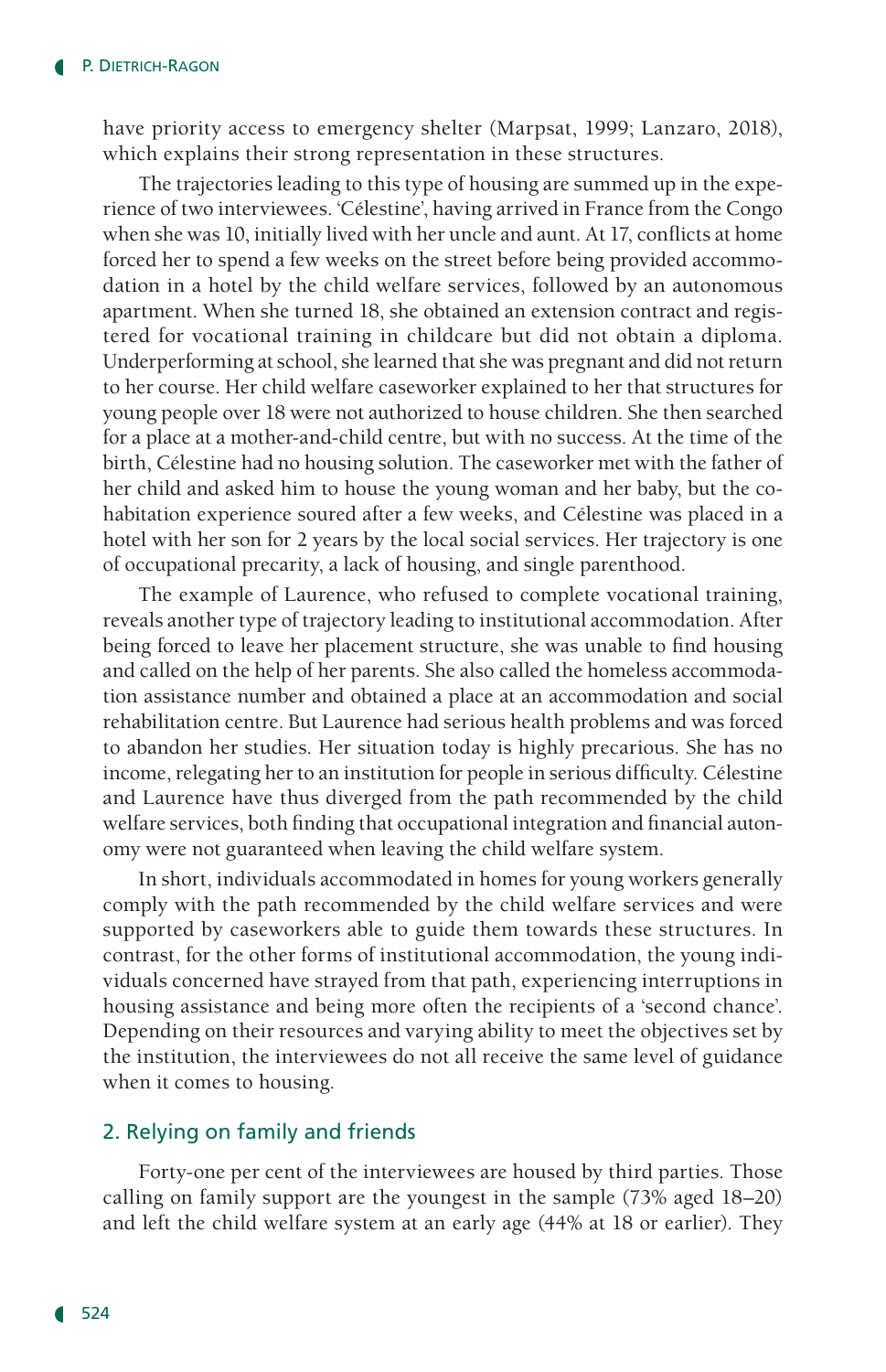have low education levels (45% have no diploma or just 4 years of secondary education) and only a modest presence on the job market (45% are unemployed) (Tables 2A and 2B). They call on the support of their family either by choice or as a last resort when leaving their placement structure where no other housing solution is found. After leaving the child welfare system, Jason, who abandoned a vocational high-school diploma in construction to switch to catering, had a budget of  $€400$ . The few private-sector apartment rentals he visited were too expensive or not suitable. Having failed to obtain a place in a young workers' hostel, he moved in with his mother, who was living in social housing. The individuals having been forced to leave the child welfare system also call on the support of close relations pending another solution. If Laurence had not been able to count on her parents, she would have been on the street: 'I was lucky because, despite my situation, I remained in contact with my parents and visited them fairly regularly…. On the very day [of leaving the child welfare system], I was already at my father's.'

Lucie neatly sums up the lack of alternatives that lead to moving back in with parents. 'I couldn't survive. I let it go and returned to my mother's home.' But in many cases, the family only provides a short-term solution either because living together fails to work out or because the material conditions of the accommodation are insufficient.<sup>(19)</sup> Returning from the army, Hachim was put up by his sister in her studio flat. The cohabitation experience was untenable, and at the time of the second interview, he was 'here and there' at friends' apartments.

The birth family is not the only family to be called on. A minority of the interviewees (5%) are housed by their partner, the formation of a couple being a way of leaving child welfare structures by accessing housing (Frechon, 2005). This mainly concerns young women whose profile is similar to that of young people housed by their family. Most of these women are looking for work, and many of them left the child welfare system at an early age. Meanwhile, 6% of the interviewees continued to live with their foster family, the role of which thus extends beyond the framework of the child welfare services, standing in for the birth family (Frechon and Breugnot, 2018).

In general, leaving the child welfare system at an early age to move back in with parents or form a couple may be a source of extreme housing vulnerability. These trajectories imply a departure from institutional guidance towards fixed-rent housing (homes for young workers or social housing). Where the cohabitation fails to work out and the young individuals fall back on institutional assistance, often via the homeless accommodation assistance number, they end up in the least favourable housing, often emergency shelters. At age 18, Laetitia left the child welfare system on an impulse and returned to her mother's, but the latter threw her out not long after. Laetitia then called

<sup>(19)</sup> On the weakening of family relations in the event of institutional placement, see Potin (2012) and Stettinger (2019).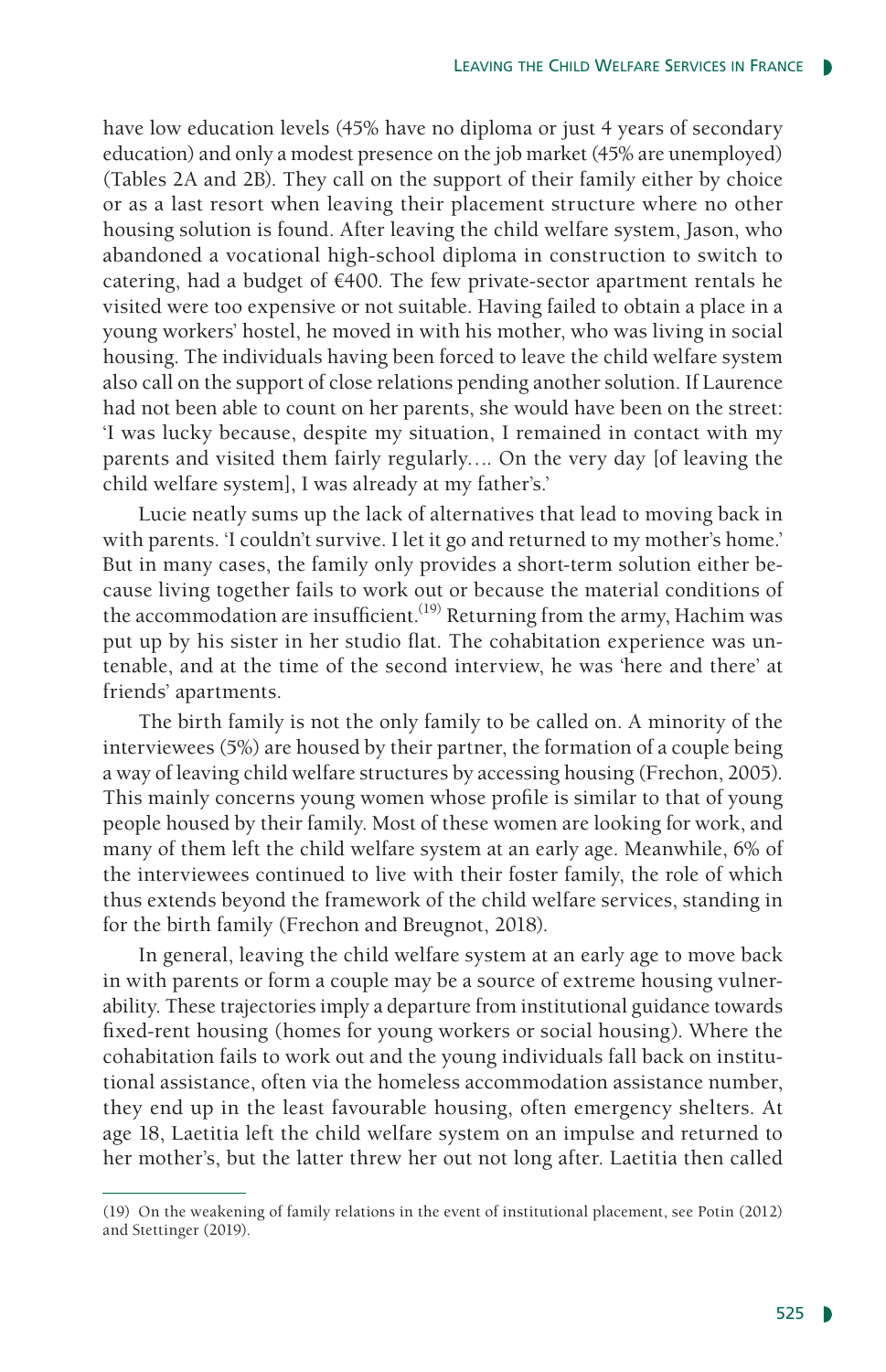on the help of her grandmother, before accessing a young workers' hostel with a bad reputation (with 'alcohol and fights'). 'It was that or the street,' she said. Interruptions in housing trajectories may thus come at a great cost, since, in the event of a return to institutions, they result in a downgrade in the housing position. Individuals are then required to 'climb the stairs' as they strive towards housing autonomy.(20)

#### 3. Housing autonomy

Lastly, one-third of the interviewees succeed in accessing a housing solution in their own name and pay the rent as a tenant. The housing of three-quarters of this group is in the private sector and one-quarter in the social sector.

Regarding access to private-sector housing, in addition to the local housing environment (access being easier in the *départements* in the Nord region and the provinces than in the Paris region), the individual's job-market situation is decisive. Many private-sector tenants have permanent work contracts (Table 2B). The sector is also more accessible for couples, with over one-quarter of tenants being in a couple. The case of 'Lucinda' illustrates how a partner may compensate for a lack of occupational integration or low income. After high school, she left the foster family with whom she had lived since the age of 2 to attend a course in biology at the University of Lens. She managed to pay the rent on an apartment through her student grant and third-party guarantee. Her partner, an IT student, soon moved in with her. At the time of the second interview, the couple had moved to a larger apartment. Lucia had dropped out of school and now had a permanent contract as a home helper, but the salary was low (€800 part-time). She obtained a rented apartment thanks to her parents-in-law, the latter paying their son's share of the rent and standing as guarantors. Lucinda is extremely dependent on her partner and parents-in-law for the apartment and believes it would have been difficult for her to find housing had she been single. Another way of pooling resources is flat-sharing (7% of tenants live with friends). The individuals having accessed private-sector housing have thus entered the job market and/or are not living alone.

But the private sector is far from synonymous with housing stability and good living conditions. Some of the interviewees live in cramped or poorly situated housing, suffer from an excessive affordability ratio,<sup>(21)</sup> or experience an unpleasant flat-share. The case of 'Julien' illustrates the difficulty of finding satisfactory housing. Having had enough of institutional housing after living in numerous structures, he left 2 months before the end of his extension contract to live in a flat-share with friends. Unfortunately, the experience did not

<sup>(20)</sup> In France, despite the 2009–2012 national strategy on assisting people who are homeless or poorly housed, which recommends the adoption of a 'housing first' policy, the concept of the 'staircase model' continues to prevail, whereby people who are homeless re-access housing via a series of temporary accommodation solutions marking their gradual integration.

<sup>(21)</sup> The share of household income spent on housing.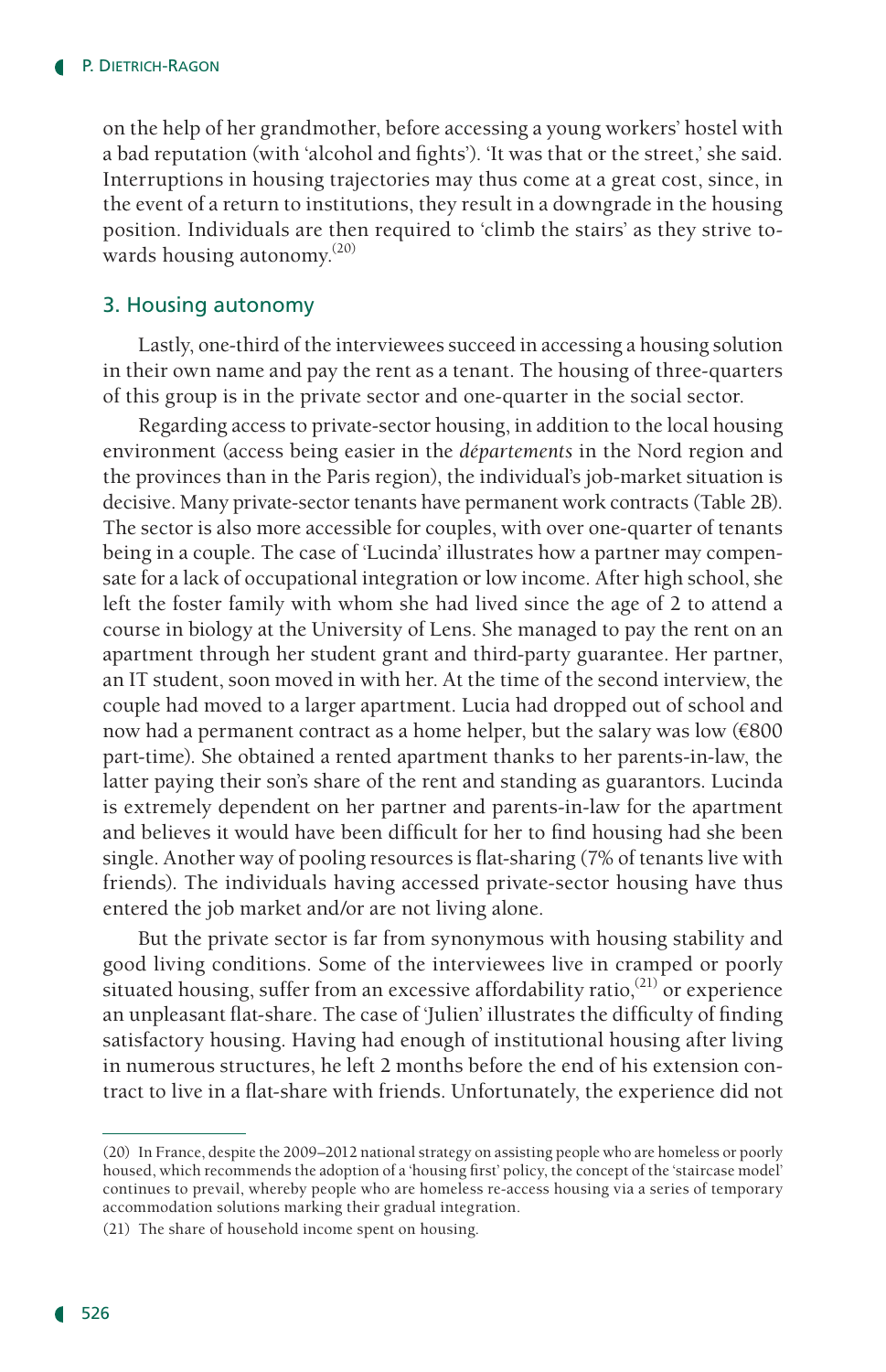go well, and he moved back in with his mother for a month. He was working in a supermarket at the time and heard that one of his managers was renting a studio apartment. The manager did not ask for a guarantor and Julien moved in, but the rent of €750 proved too high, and Julien found it hard to manage on his monthly salary of  $E1,200$ . Thanks to another colleague, he eventually found another apartment for €480 a month but situated an hour from Paris, a long way from his place of work. In most cases, private-sector tenants do not see themselves living in their apartment in the long term. Also, and once again, leaving the institutional sector deprives them of social support and may be a source of housing vulnerability. 'Laura', having lived at a young workers hostel in Roubaix since the age of 17, regrets leaving the system for a flat-share because she was unable to benefit from the assistance of social workers who could have helped her obtain social housing. Her flat-share went badly, and she was forced to move in with her aunt.

The interviewees living in social housing are among the oldest in the sample (only 11% are aged 18–20), a consequence of the time it takes to access such housing. Access is also determined by the characteristics of the local housing market. Young people living in the Paris region, which suffers from a shortage of social housing, access social housing much less than those living in the Nord region of France. In a further aspect, interviewees with children account for a large share of the individuals living in social housing, as families are a priority in the sector. Most striking is that the individuals accessing social housing perfectly fulfil the trajectory recommended by the child welfare services. A large share of them have obtained vocational training diplomas, which caseworkers strongly recommend. Many of them did not have to repeat a school year (Table 2B), reflecting both their performance at school and their adjustment to the constraints of the child welfare services. Some interviewees chose training courses that did not particularly interest them rather than running the risk of not having a diploma when leaving the child welfare system. Lastly, the interviewees in social housing generally explored all the possibilities of child welfare assistance (46% having left at the age of 21 after a 'full' extension contract). This indicates that they were able to build a plan respecting the expectations of social workers (Jung, 2017). At the time of the survey, many of them had jobs. Access to social housing is thus easier for those able to meet the objectives set by caseworkers and those having achieved greater social integration. More specifically, everything takes place as if the young people were guided institutionally towards social housing, the individuals involved having experienced highly institutionalized trajectories with no departure from the institutional circuit. None of the people having accessed this type of housing has had to live on the street since leaving their placement structure. The interviews show that many of them have been housed in homes for young workers, structures they describe as a bridge to social housing, as social workers encourage them to submit a request. This is true of Bakari, who was living in a young workers' hostel at the time of the first interview. When interviewed a year and a half later, he had a permanent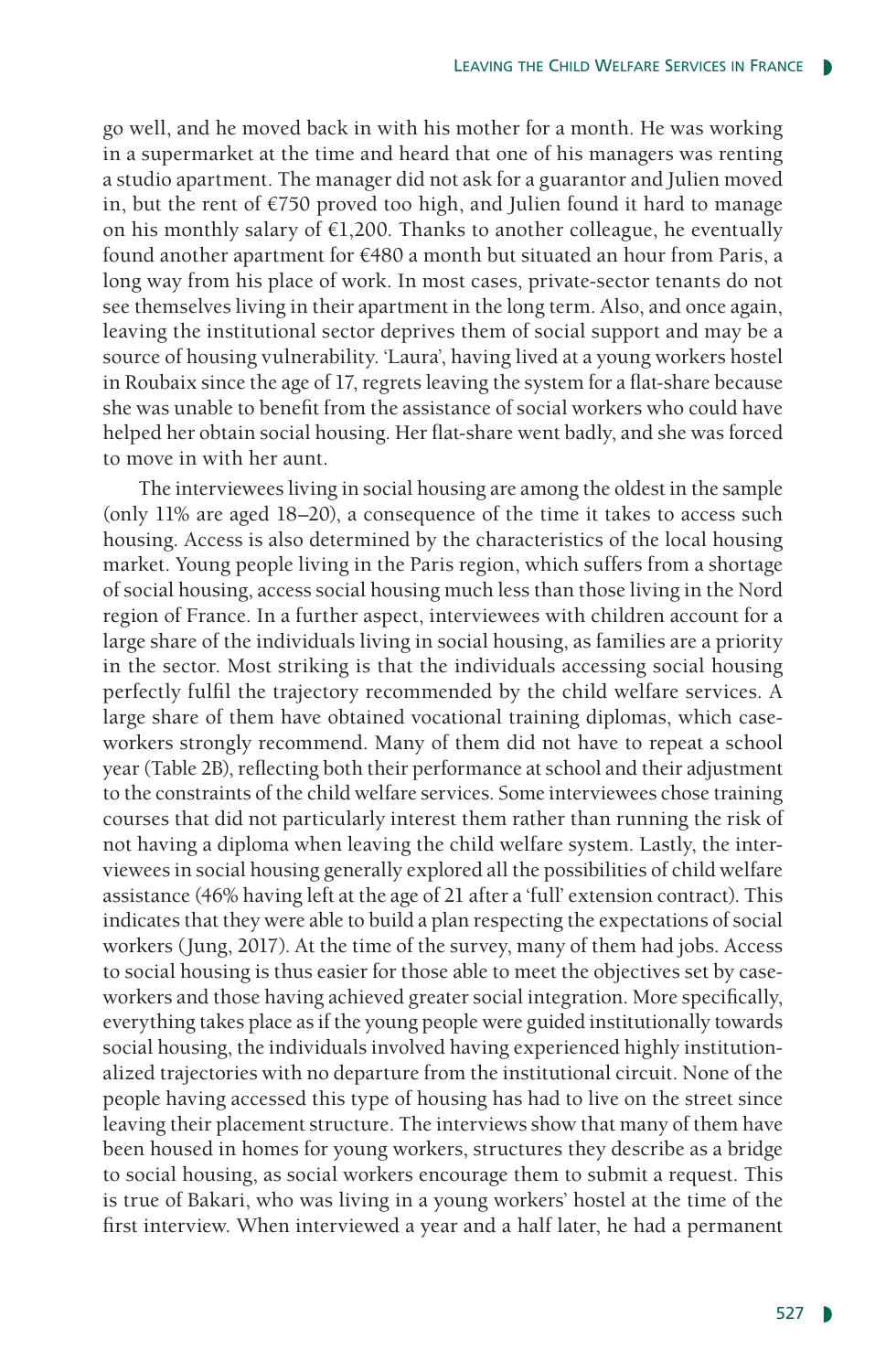contract and had obtained social housing, to which he had applied on the advice of a caseworker. Social housing is thus accessed following a long child-welfare trajectory with no delays and no interruptions.

When leaving child welfare, the interviewees experience contrasting housing situations that are closely linked to the relational support available, the relationship with institutions, and the sociodemographic characteristics of individuals. Those who comply with social workers' expectations and who do not leave the institutional circuit tend to enter the housing market more easily. For each of them, housing stability and the construction of a household are the main goals.

### 4. The aspiration to establish housing stability and build a household

Given their past, marked by family problems and housing instability, the main aim of the interviewees is to access stable housing so that they can establish themselves on a lasting basis and build a household. In Hachim's words, 'I want to have a good family and be well set up. I don't want hassle, hotels, a shitty apartment… I've had enough of that.' According to 'Amelle', that she was 'shunted from one home to another' explains her 'desire to settle down'. Another aspiration of those having lived in collective housing is to escape from the control of social workers and binding regulations and forever break away from institutions. For the interviewees, having their own home is synonymous with freedom and the intimacy that has so often been lacking in the past. Laurence dreams about leaving the world of institutional accommodation:

> My aim would be to leave the system, the institution, for good, to really leave the system and be able to say, 'Maybe I'll still have social workers guiding me in small steps, but the thought of being able to leave definitively.' And then live my life like everyone else.

The determination to be able to welcome family and friends and potentially form a family is also central to housing plans. When they have an apartment, some of the interviewees use it to temporarily house their placed brothers and sisters or family members. Since Bakari obtained a social-housing unit, his brother has joined him there. Generally speaking, unlike the world of the child welfare services, these young people aspire to having a home in which they can live on a lasting basis and do as they please.

The availability of social housing is vital to these plans. Social housing is more affordable than private-sector housing and guarantees housing stability as the lease period is unlimited. The interviews show that most interviewees have put their names on the social-housing waiting list. 'Tina', living in a young workers hostel, dreams of a social-housing apartment. 'It would mean stability. Another step forward.' Those having accessed this type of housing talk about the beneficial effects of housing stability. Nadjela, who recently learned that she had obtained social housing and would be able to leave her social residence,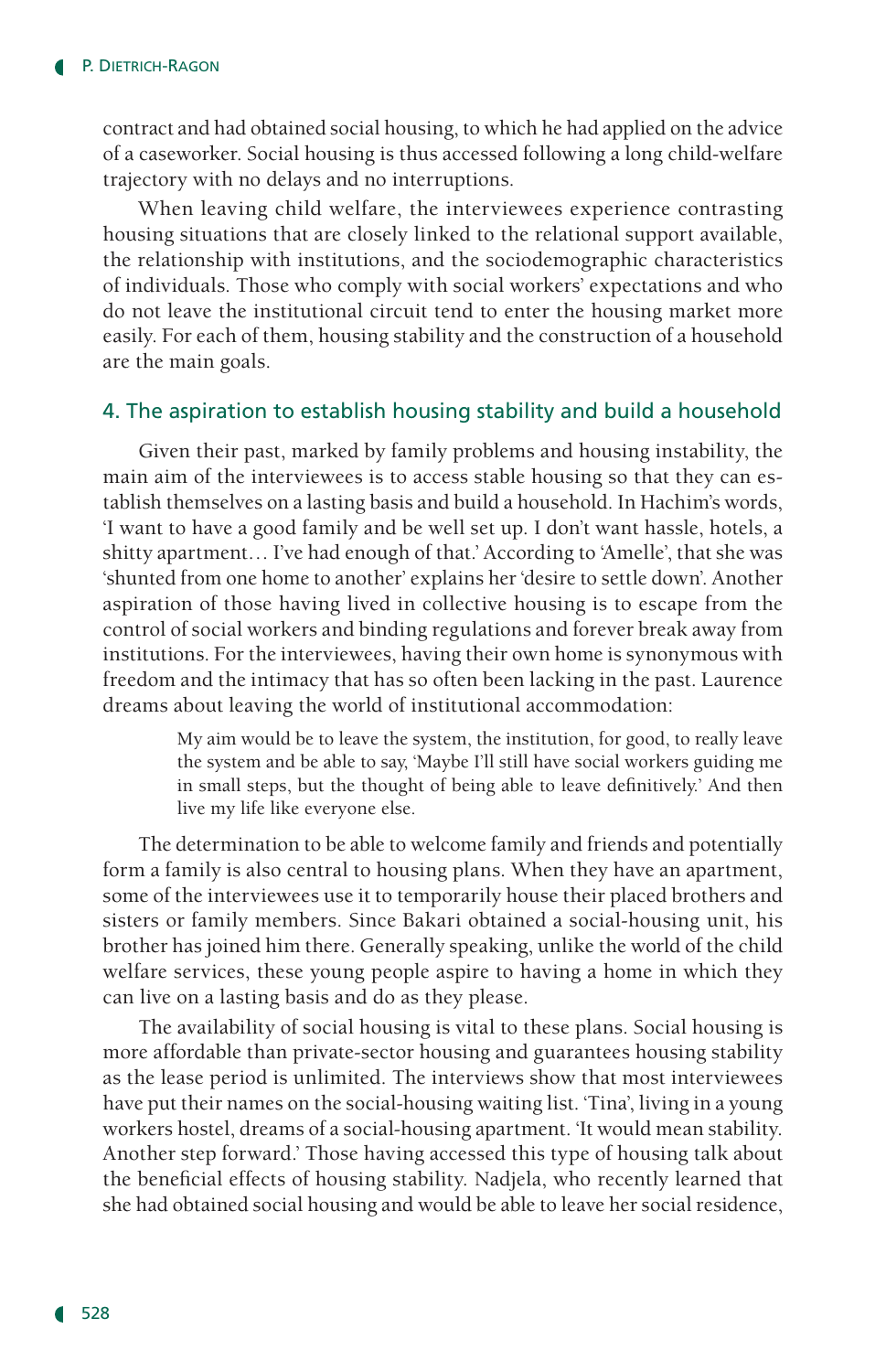was delighted. 'It's a home for life…. I will finally be in a place I won't have to leave!' Similarly, for Coralie, obtaining social housing through a procedure based on the enforceable right to housing<sup>(22)</sup> represented the end of all things temporary. 'I no longer have the panic that comes with saying, "This isn't a definitive home, I have to change homes yet again".' After the programmed departure of the child welfare experience, social housing is a place from which young people cannot be ousted easily. The interviewees say that this housing stability has effects on their physical and mental health. Coralie's attacks of spasmophilia have stopped since she obtained social housing:

> [Coralie]: I don't have them anymore, not now. My situation is more stable and I'm at my house, not at somebody else's house and not housed by a social worker.

> [Interviewer]: Do you make a direct connection between your health and housing situation?

> [Coralie]: It stressed me out because it doesn't last forever. The social workers couldn't provide us with definitive housing, and on top of that, I couldn't find work. So naturally, I had stress-related crises.

Social housing also serves to secure life courses. 'Cécile' has had financial difficulties since splitting up with her boyfriend. She says that if she had not lived in social housing and had been required to pay a high rent, she would not have been able to manage. '[Social housing] enables you to live more comfortably and resume your life on a solid foundation.' For Coralie, who at the time of the second interview had lost her job, it was social housing and its low cost that had kept her from falling into a precarious existence. Obtaining social housing can even allow people to follow through on their plans, as the low rent increases the resources available to them. Laura, a private-sector tenant, applied for social housing because she wanted to resume her studies. '[Socialhousing] rents are less expensive and more affordable for students.' Social housing thus provides young people with security and helps to loosen the constraints stemming from their modest resources. Naturally, an idealized vision of social housing should be avoided, and some of the interviewees reported substandard and unsatisfactory housing or housing in stigmatized neighbourhoods. But given the scarcity of alternatives, it is often the only suitable and long-term housing option.

While social housing is the short-term objective, those with the resources enabling them to look to the future dream of buying a house. Home ownership stands as a symbol of autonomy and social status (Cartier et al., 2008; Gilbert, 2013; Lambert, 2015) and is considered a form of protection against social risks (Castel and Haroche, 2001). The dream of owning a home is particularly strong for the interviewees with children, confirming the relationship between

<sup>(22)</sup> The French law on the enforceable right to housing, enacted on 5 March 2007, creates a universal right to housing guaranteed in theory by the State for any person unable to access decent and independent housing by their own means.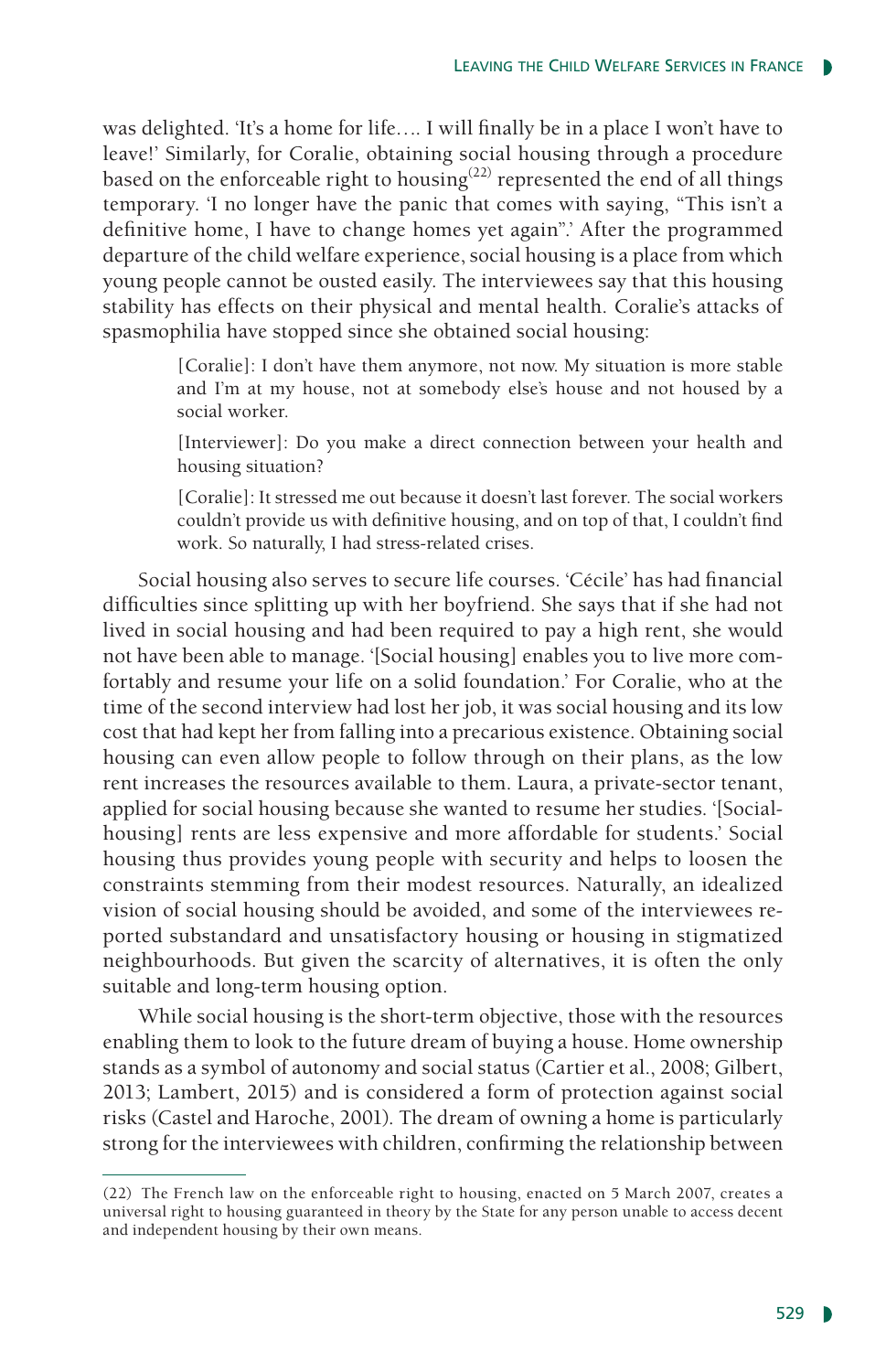having an individual house and building a family (Bourdieu et al., 1990). For these young parents, providing their children with good living conditions is all the more important as they themselves were deprived of such conditions. As Djibril says, 'I want to give my daughter the opportunity I didn't have…. [The house] is a form of continuity for her well-being.' After the years spent in the child welfare system, housing independence symbolizes the acquisition of autonomy (Abdelnour and Lambert, 2014).

## **Conclusion**

Many of the young people assisted by the child welfare services suffer from housing vulnerability during childhood or adolescence. Yet the programmed departure from their accommodation structure instils a sense of insecurity in a place that is supposed to stand as a refuge for them, which results in stress and anxiety.<sup> $(23)$ </sup> Without denying the protective action of the institution, the latter also generates vulnerability in the lives of those it protects.<sup>(24)</sup> Above all, the forced departure has considerable social consequences. As well as leading to precarious situations, it creates a sense of bitterness among young people and the feeling that the institutions control their destinies, confirming that expulsions accentuate the distance with institutions (Deboulet and Lafaye, 2018). Moreover, while the young people in question aspire to housing stability, their access to the housing market takes place in an unequal manner. Those playing the game of the institution, i.e. doing all they can to obtain a job as soon as possible, even if it does not correspond to their aspirations, and not leaving the institutional circuit succeed in obtaining the best accommodation, followed by autonomous housing. In contrast, the individuals unable or unwilling to comply with institutional constraints are the most exposed to housing vulnerability upon their departure, as the interruptions in their trajectories lead to their downgrading in the accommodation system, hindering their access to social housing. This echoes Brunetaux's (2007) observations on accommodation for people who are homeless, whereby such accommodation is helpful for individuals who want and are able to succeed but neglects other individuals. The child welfare system also operates as a 'sorting station', enabling the bestequipped young people to forge a successful path but relegating the most socially disqualified to the margins of the housing market.

<sup>(23)</sup> Policies today appear to have taken the problem into account as France's 'national strategy' on the fight against poverty, unveiled on 13 September 2018 by the French president, seeks to extend child welfare services to the age of 21 to prevent young people from leaving the child welfare system at the age of 18 with no solution.

<sup>(24)</sup> In this respect, it is striking that the child welfare system is more intractable on enforced departures from its structures than on justice for adult tenants failing to pay their rent. For the young people concerned, no negotiations are possible, evictions are not suspended during winter, and no recourse is available.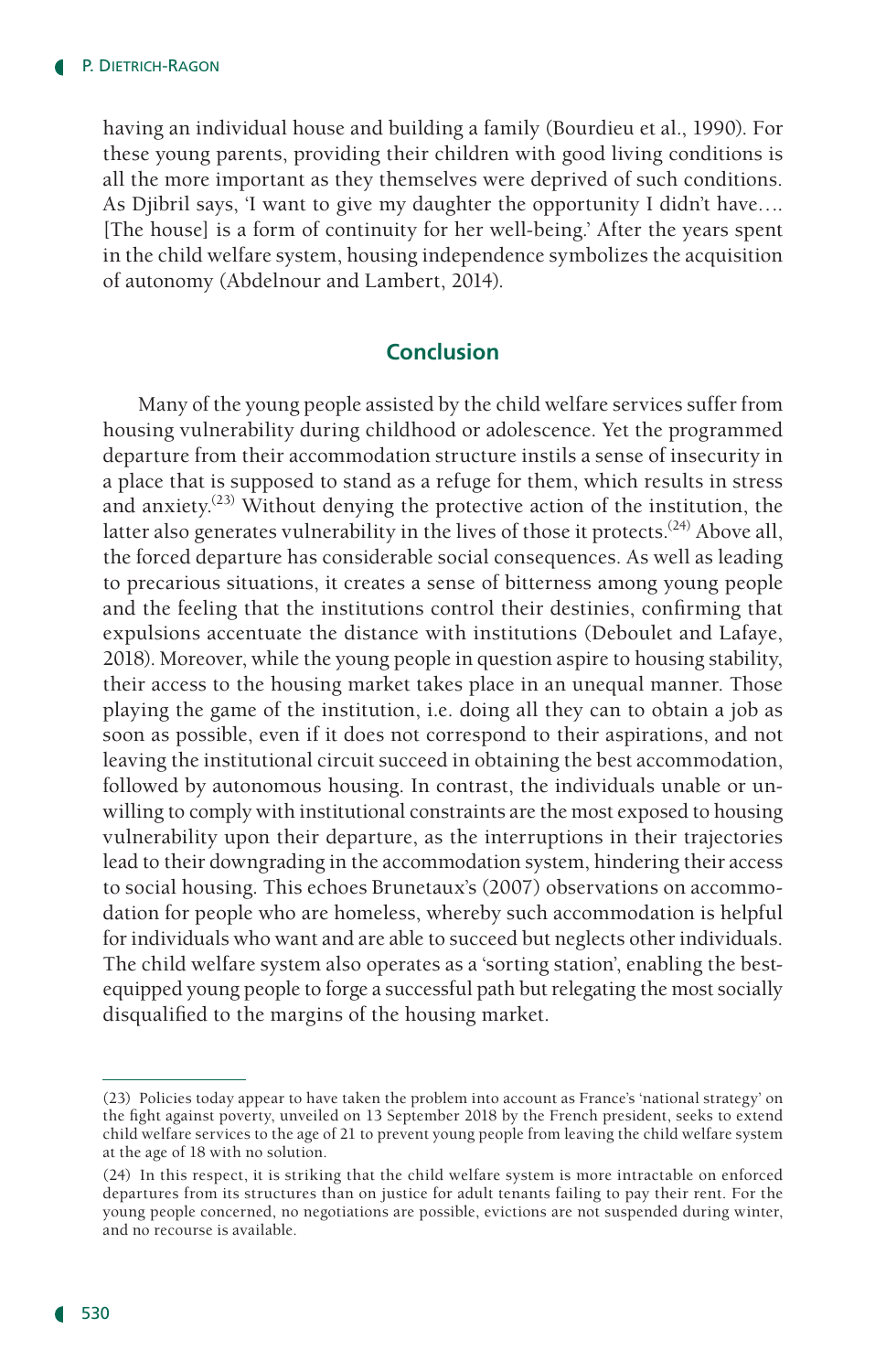

# **APPENDIX**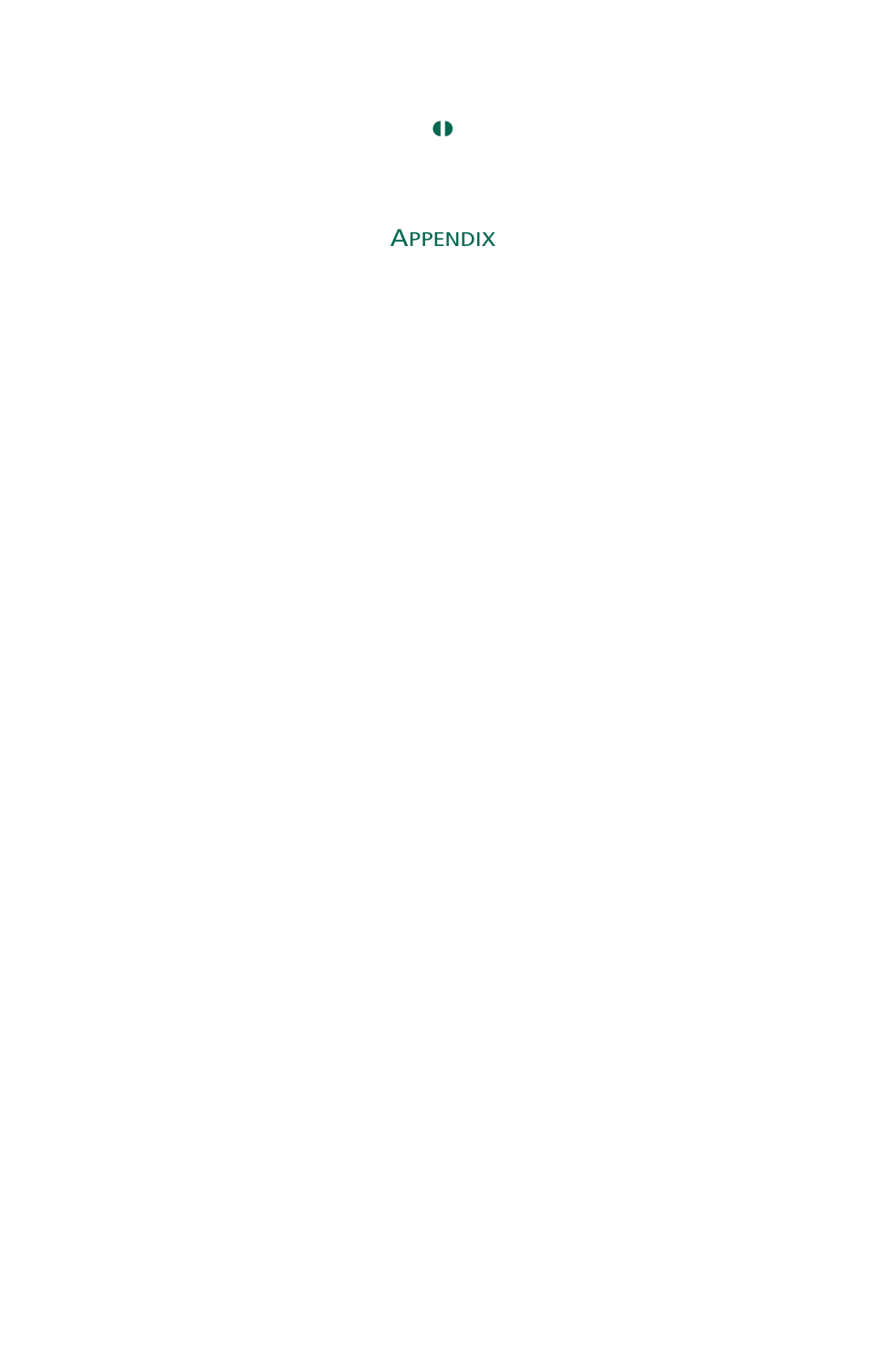# **List of quoted interviews**

| First name <sup>(a)</sup> | <b>Birth country</b>                          | Place of residence<br>before leaving<br>child welfare | Situation,<br>interview 1                                                                           | Situation.<br>interview 2                                                                                                      |
|---------------------------|-----------------------------------------------|-------------------------------------------------------|-----------------------------------------------------------------------------------------------------|--------------------------------------------------------------------------------------------------------------------------------|
| Hachim                    | Morocco                                       | Hotel                                                 | Soldier.<br>lives in barracks,<br>no children,<br>single                                            | Unemployed,<br>living with friends,<br>no children,<br>single                                                                  |
| Séverine                  | Côte d'Ivoire<br>(arrived in France<br>at 14) | Home<br>(shared apartment)                            | On training course,<br>personal caregiver,<br>no children.<br>social residence                      |                                                                                                                                |
| Laurence                  | France                                        | Home<br>(shared apartment)                            | Single,<br>unemployed,<br>accommodation and<br>social rehabilitation<br>centre                      |                                                                                                                                |
| Lucie                     | France                                        | <b>YWH</b>                                            | Works at a garage,<br>no children, single,<br>lives with her mother                                 |                                                                                                                                |
| Stéphane                  | France                                        | Home on<br>semi-autonomous basis                      | Neither in training nor<br>looking for a job,<br>no children, single,<br>lives with his mother      |                                                                                                                                |
| Aya                       | Côte d'Ivoire                                 | Home on<br>semi-autonomous basis                      | No children, single,<br>unemployed,<br>lives with the mother<br>of a friend                         |                                                                                                                                |
| Coralie                   | France                                        | Social residence                                      | No children, single,<br>subsidized employment<br>at town hall,<br>social housing                    | Single,<br>unemployed,<br>social housing                                                                                       |
| Jason                     | French Guiana                                 | Foster family                                         | On vocational training<br>course,<br>no children, single,<br>lives with his mother                  |                                                                                                                                |
| Laetitia                  | France                                        | Foster family                                         | Unemployed,<br>boyfriend,<br>no children,<br><b>YWH</b>                                             | Still in a couple,<br>lives with partner<br>(private-sector tenant),<br>occupational training<br>course on internship<br>basis |
| Tina                      | Congo (arrived<br>in France at 13)            | Student housing                                       | Employee at McDonald's,<br>no children,<br>single,<br><b>YWH</b>                                    |                                                                                                                                |
| Laura                     | France                                        | <b>YWH</b>                                            | 'Emploi d'avenir'<br>integration employment,<br>no children,<br>single,<br>private-sector tenant    | Social housing                                                                                                                 |
| Amelle                    | France                                        | Home                                                  | No children,<br>on a management<br>assistant vocational<br>training course,<br>boyfriend,<br>tenant | Separated from partner,<br>iobseeker.<br>has moved<br>(still in private sector)                                                |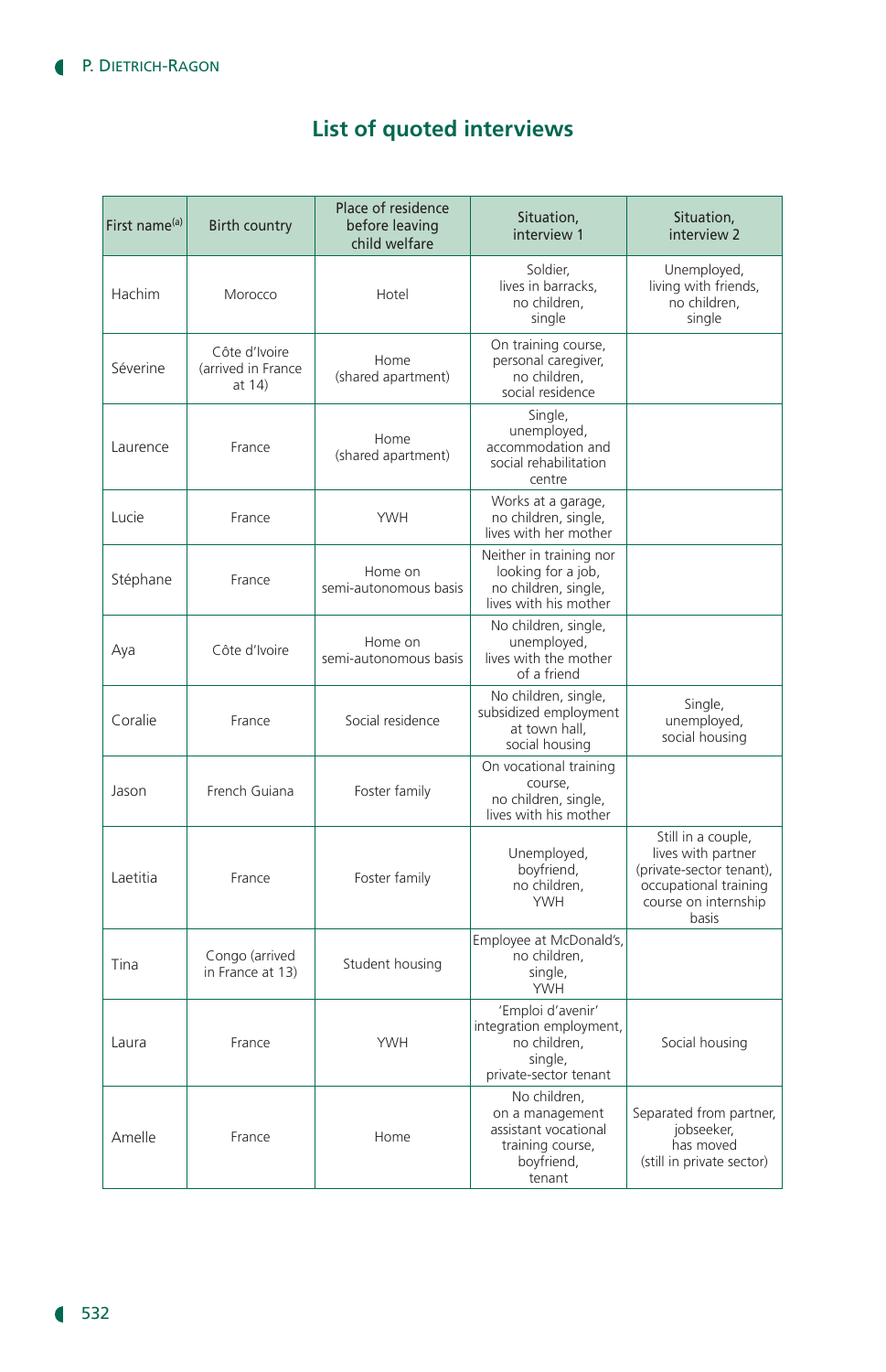| First name <sup>(a)</sup>                                                                                                                                                     | <b>Birth country</b>                                      | Place of residence<br>before leaving<br>child welfare | Situation,<br>interview 1                                                                                    | Situation,<br>interview 2                                                                           |  |  |
|-------------------------------------------------------------------------------------------------------------------------------------------------------------------------------|-----------------------------------------------------------|-------------------------------------------------------|--------------------------------------------------------------------------------------------------------------|-----------------------------------------------------------------------------------------------------|--|--|
| Nadjela                                                                                                                                                                       | Cameroon<br>(arrived in France<br>at 6)                   | <b>YWH</b>                                            | Nursing auxiliary,<br>boyfriend,<br>no children,<br>tenant of a studio<br>apartment in a social<br>residence |                                                                                                     |  |  |
| Bakari                                                                                                                                                                        | Mauritania<br>arrived in France<br>at 17)                 | Home                                                  | Butcher (permanent<br>contract),<br>no children, single,<br><b>YWH</b>                                       | Social housing                                                                                      |  |  |
| Cécile                                                                                                                                                                        | France                                                    | <b>YWH</b>                                            | On a training course,<br>in a couple,<br>social housing                                                      | Separated,<br>vocational training on<br>work-study basis,<br>social housing                         |  |  |
| Julien                                                                                                                                                                        | France                                                    | Apartment in charity<br>structure                     | Unemployed,<br>girlfriend,<br>no children,<br>lives alone,<br>private-sector tenant                          |                                                                                                     |  |  |
| Lucinda                                                                                                                                                                       | France                                                    | Foster family                                         | In a couple,<br>biology student,<br>private-sector tenant                                                    | In a couple,<br>home helper,<br>has moved (still a<br>private-sector tenant)                        |  |  |
| Djibril                                                                                                                                                                       | Abidjan, Côte<br>d'Ivoire<br>(arrived in France<br>at 15) | Home                                                  | On a vocational training<br>course in management,<br>no children,<br>social housing                          | Permanent contract<br>(adviser at telephony<br>company),<br>1 child, in a couple,<br>social housing |  |  |
| Marc                                                                                                                                                                          | France                                                    | <b>YWH</b>                                            | Glassmaker,<br>in a couple,<br>no children,<br>private-sector tenant                                         | Private-sector house<br>rental.<br>glassmaker,<br>in a couple                                       |  |  |
| Marzio                                                                                                                                                                        | Romania<br>(arrived in France<br>at 13)                   | 'Young person over 18'<br>structure                   | In a couple,<br>no children,<br>works as a mechanic,<br>'young person over 18'<br>structure                  | In a couple, no children,<br>tiler, tenant in<br>a 'young person over 18'<br>structure              |  |  |
| Célestine                                                                                                                                                                     | Congo<br>(arrived in France<br>at $10$                    | Autonomous<br>child-welfare apartment                 | 1 child,<br>separated from father,<br>active solidarity income,<br>social housing                            | In a couple,<br>social housing,<br>not working or on a<br>training course,<br>health problems       |  |  |
| (a) First names have been changed.<br>Note: The interviews were selected to reflect the various housing situations after placement.<br>Source: ELAP W2, 2015, INED-Printemps. |                                                           |                                                       |                                                                                                              |                                                                                                     |  |  |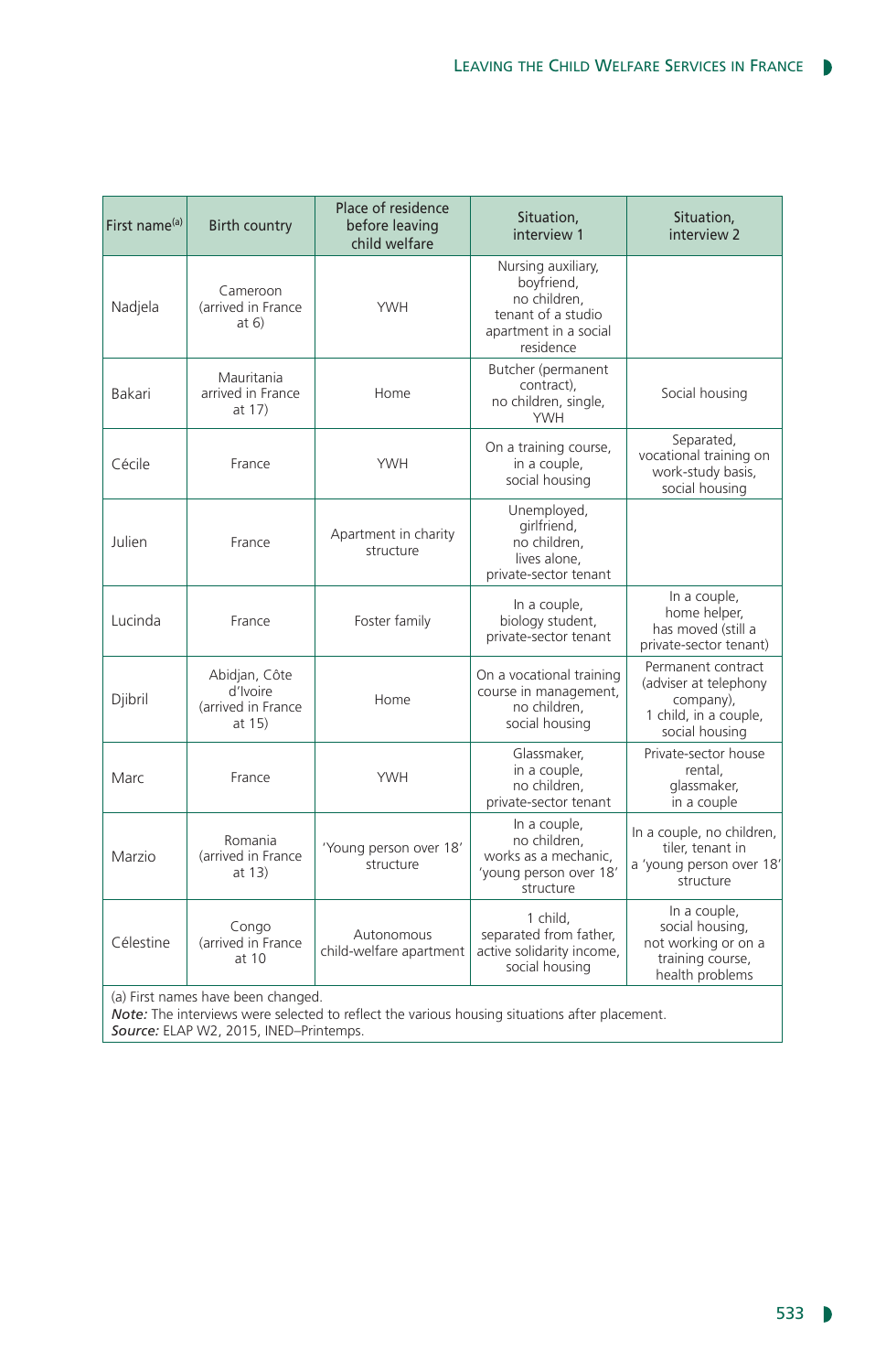#### $\bullet$

## **REFERENCES**

- Abdelnour S., Lambert A., 2014, 'L'entreprise de soi', un nouveau mode de gestion politique des classes populaires? Analyse croisée de l'accession à la propriété et de l'auto-emploi (1977-2012), *Genèses*, 95(2), 27–48.
- AGUILERA T., BOUILLON F., LAMOTTE M., 2018, Politiques de l'expulsion: acteurs, enjeux, effets, *L'Année sociologique*, 68(1), 11–38.
- Bianco J.-L., Lamy P., 1980, *L'aide à l'enfance demain: contribution à une politique de réduction des inégalités*, Paris, Ministère de la Santé et de la Sécurité Sociale.
- Bouillon F., Deboulet A., Dietrich-Ragon P., Fijalkow Y., Roudil N. (eds.), 2015, Les vulnérabilités résidentielles en questions, *Métropolitiques*, 17 June.
- Bourdieu P., Bouhedja S., Christin R., Givry C., 1990, Un placement de père de famille. La maison individuelle: spécificité du produit et logique du champ de production, *Actes de la recherche en sciences sociales*, 81–82(1–2), 6–33.
- Bruneteaux P., 2007, Les politiques de l'urgence à l'épreuve d'une éthnobiographie d'un SDF , *Revue française de science politique*, 57(1), 47–67.
- Bugeja-Bloch F., 2013, *Logement, la spirale des inégalités. Une nouvelle dimension de la fracture sociale et générationnelle*, Paris, Presses Universitaires de France.
- Cartier M., Coutant I., Masclet O., Siblot Y., 2008, *La France des 'petits moyens': Enquêtes sur la banlieue pavillonnaire*, Paris, La Découverte.
- Castel R., Haroche C., 2001, *Propriété privée, propriété sociale, propriété de soi*, Paris, Fayard.
- Castell L., Portela M., Rivalin R., 2016, Les principales ressources des 18-24 ans. Premiers résultats de l'enquête nationale sur les ressources des jeunes, *Insee Première*, 1603, June.
- Courtney M. E., Piliavin I., Grogan-Kaylor A., Nesmith A., 2001, Foster youth transitions to adulthood: A longitudinal view of youth leaving care, *Child Welfare*, 80(6), 685–717.
- Daining C., DePanfilis D., 2007, Resilience of youth in transition from out-of-home care to adulthood, *Children and Youth Services Review*, 29(9), 1158–1178.
- Damon J., 2002, *La question SDF*, Paris, Presses Universitaires de France.
- DEBOULET A., 2006, Le résident vulnérable. Questions autour de la démolition, *Mouvements*, 47–48(5–6), 174–181.
- DEBOULET A., LAFAYE C., 2018, La rénovation urbaine, entre délogement et relogement. Les effets sociaux de l'éviction, *L'Année sociologique*, 68(1), 155–184.
- Desmond M., 2015, Unaffordable America: Poverty, housing, and eviction, *Fast Focus*, 22, 1–6.
- Desmond M., 2016, *Evicted: Poverty and profit in the American city*, Allen Lane.
- Dulin A., 2018, *Prévenir les ruptures dans les parcours en protection de l'enfance* (Report CESE 17), Conseil économique, social et environnemental.
- Dupont-Fauville A., 1973, *Pour une réforme de l'aide sociale à l'enfance*, Paris, ESF.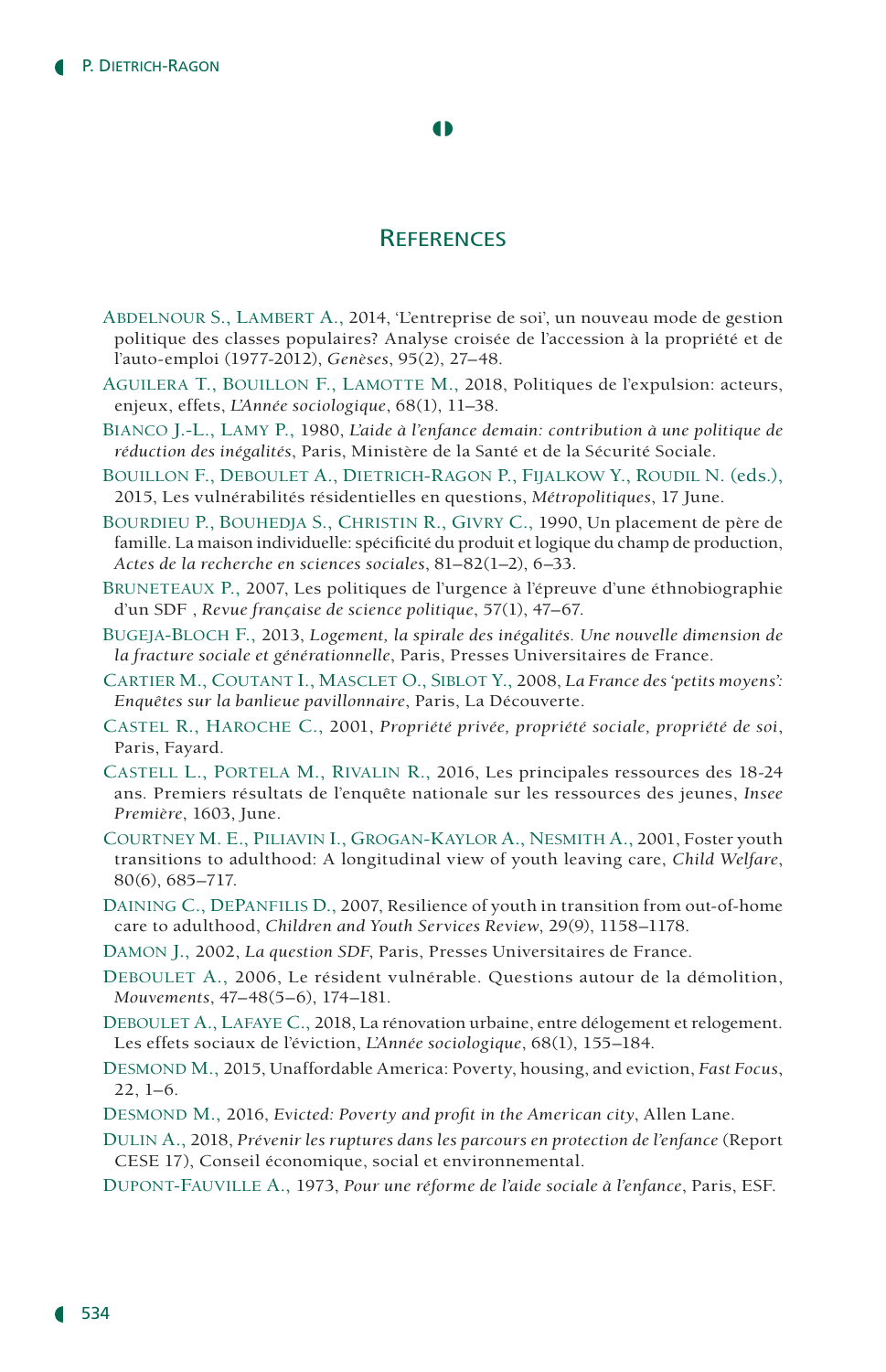- Firdion J.-M., 2006, Influence des évènements de jeunesse et héritage social au sein de la population des utilisateurs des services d'aide aux sans-domicile, É*conomie et Statistique*, 391–392, 85–114.
- Firdion J.-M., Marpsat M., 2014, Le lien familial des personnes sans domicile: entre soutien et obstacle, in Paugam P. (ed.), *L'intégration inégale. Force, fragilité et rupture des liens sociaux*, Paris, Presses Universitaires de France, 77–96.
- François, C., 2016, Une discrimination au délogement: Les procédures judiciaires d'expulsion locative des résidents de foyers de travailleurs migrants, *Terrains & travaux*, 29(2), 105–125.
- Frechon I., 2005, Stratégies féminines d'entrée dans la vie adulte après un placement à l'adolescence, in Callu E., Jurmand J.-P, Vulbeau A., *La place des jeunes dans la cité*, *Tome 2*: *Espaces de rue, espace de parole*, Paris, L'Harmattan, 215–232.
- Frechon I., Breugnot P., 2018, *Accueil en protection de l'enfance et conditions de sortie sous le prisme du placement familial*, https://hal.archives-ouvertes.fr/hal-01831900
- FRECHON I, BREUGNOT P. MARQUET L., 2017, La fin du parcours en protection de *l'enfance. Lorsque le passé dessine l'avenir*. Paper presented at the 7th Rencontres nationales des professionnels des MECS, Paris.
- Frechon I., Marpsat M., 2016, Placement dans l'enfance et précarité de la situation de logement, *Économie et* S*tatistique*, 488–489, 37–68.
- Frechon I, Marquet L., 2016, *Comment les jeunes placés à l'âge de 17 ans préparent-ils leur avenir?* (Document de travail No. 227), Paris, INED.
- FRECHON I., MARQUET L., 2018, Sortir de la protection de l'enfance à la majorité ou poursuivre en protection jeune majeur, *Populations vulnérables*, 4, 19–44.
- Galland O., 2000, Entrer dans la vie adulte: des étapes toujours plus tardives mais resserrées, *Économie et Statistique*, 337–338, 13–36.
- Gardella É., 2014, *L'urgence sociale comme chronopolitique. Temporalités et justice sociale de l'assistance aux personnes sans-abri en France depuis les années 1980* (Doctoral dissertation), École normale supérieure, Cachan.
- GARDELLA É., 2016, Accompagner sans fin. Épreuves temporelles dans les hébergements sociaux de longue durée, *SociologieS*, http://journals.openedition.org/sociologies/5458
- Gilbert P., 2013, Devenir propriétaire en cité HLM, *Politix*, 101(1), 79–104.
- Grafmeyer Y., 2010, Approches sociologiques des choix résidentiels, in J.-Y. Authier, C. Bonvalet, J.-P. Lévy (eds.), *Élire domicile. La construction sociale des choix résidentiels*, Lyon, Presses Universitaires de Lyon, 35–52.
- Jouve É., Pichon P., 2015, Le chez-soi, le soi, le soin. L'expérience limite des personnes sans domicile fixe comme modèle de compréhension de la vulnérabilité sanitaire, *Les annales de la recherche urbaine*, 110, 46–55.
- Jung C., 2011, Le contrat jeune majeur: la protection à l'épreuve de l'insertion, *Vie sociale*, 3(3), 65–77.
- Jung C., 2017, Les jeunes majeurs sans soutien familial: entre ruptures de parcours et trajectoires toutes tracées, *Vie sociale*, 18(2), 67–80.
- Lambert A., 2015, *'Tous propriétaires!' L'envers du décor pavillonnaire*, Paris, Seuil.
- LANZARO M., 2014, Sortir de l'hébergement d'insertion vers un logement social en Ile-de-*France. Des trajectoires de relogement, entre émancipation et contraintes* (Doctoral dissertation), Université Paris Est.
- Lanzaro M., 2018, Femmes et hommes sans-domicile: un traitement préférentiel? in Lambert A., Dietrich-Ragon P., Bonvalet C. (eds.), *Le monde privé des femmes. Genre et logement dans la société française contemporaine*, Paris, INED, 173–192.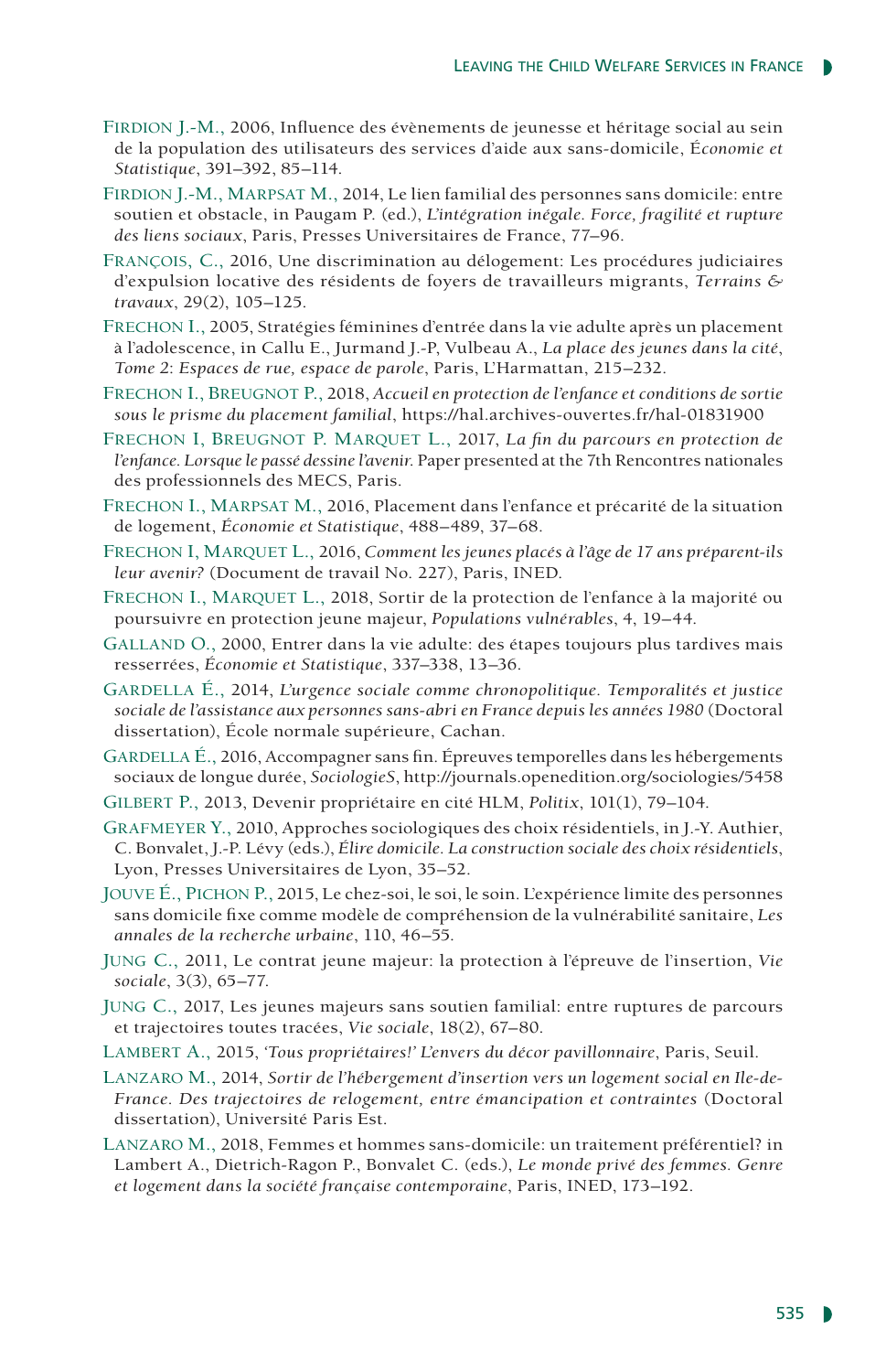- Lelévrier C., 2014, La trajectoire, une autre approche des effets de la rénovation, in Fol S., Miot Y., Vignal C., *Mobilités résidentielles, Territoires et politiques publiques*, Presses Universitaires du Septentrion, 119–137.
- Marpsat M., 1999, Un avantage sous contrainte: le risque moindre pour les femmes de se trouver sans abri, *Population*, 54(6), 885–932.
- Marpsat M., 2009, « Une personne sur vingt s'est retrouvée sans logement personnel au cours de sa vie », *Insee Première*, 1225, February.
- Min Park J., Metraux S. Culhane D. P., 2005, Childhood out-of-home placement and dynamics of public shelter utilization among young homeless adults, *Children and Youth Services Review*, 27(5), 533–546.
- Muniglia V., 2015, *Devenir adulte quand le soutien familial fait défaut: sociologie d'une jeunesse vulnérable* (Doctoral dissertation), École des hautes études en sciences sociales, Paris.
- Observatoire National de l'Enfance en Danger, 2015, *Dixième rapport annuel de l'ONED remis au Gouvernement et au Parlement*, Paris, ONED.
- Parizot I., Péchoux S., Bazin F., Chauvin P., 2004, *Santé, inégalités et ruptures sociales. Enquête sur la santé et le recours aux soins dans les quartiers de la Politique de la ville du 20<sup>e</sup> arrondissement de Paris*, Paris, Mission Ville de la Préfecture de Paris.
- Potin É., 2012, *Enfants placés, déplacés, replacés. Parcours en protection de l'enfance*, Toulouse, Érès.
- Schwartz O., 2011, *Peut-on parler des classes populaires?* http://www.laviedesidees.fr/IMG/pdf/20110913\_schwartz.pdf
- Serre D., 2010, Les assistantes sociales face à leur mandat de surveillance des familles. Des professionnelles divisées, *Déviance et société*, 34(2), 149–162.
- Soulié C., 1997, Le classement des sans-abri, *Actes de la recherche en sciences sociales*, 118(3), 69–80.
- Soutrenon É., 2001, Faites qu'ils (s'en) sortent…: À propos du traitement réservé aux sans-abri dans le métro parisien, *Actes de la recherche en sciences sociales*, 136– 137(1–2), 38–48.
- STETTINGER V., 2019, Les 'non-parents'. Ou comment on devient parent d'un enfant absent, *Ethnologie française*, 174(2), 407–419.
- VAN DE VELDE C., 2008, *Devenir adulte. Sociologie comparée de la jeunesse en Europe*, Paris, Presses Universitaires de France.
- Vincent P., 2014, Comment en arrive-t-on à l'expulsion? *Informations sociales*, 184(4), 42–51.
- WATT P., 2018, 'This pain of moving, moving, moving': Evictions, displacement and logics of expulsion in London, *L'Année sociologique*, 68(1), 67–100.